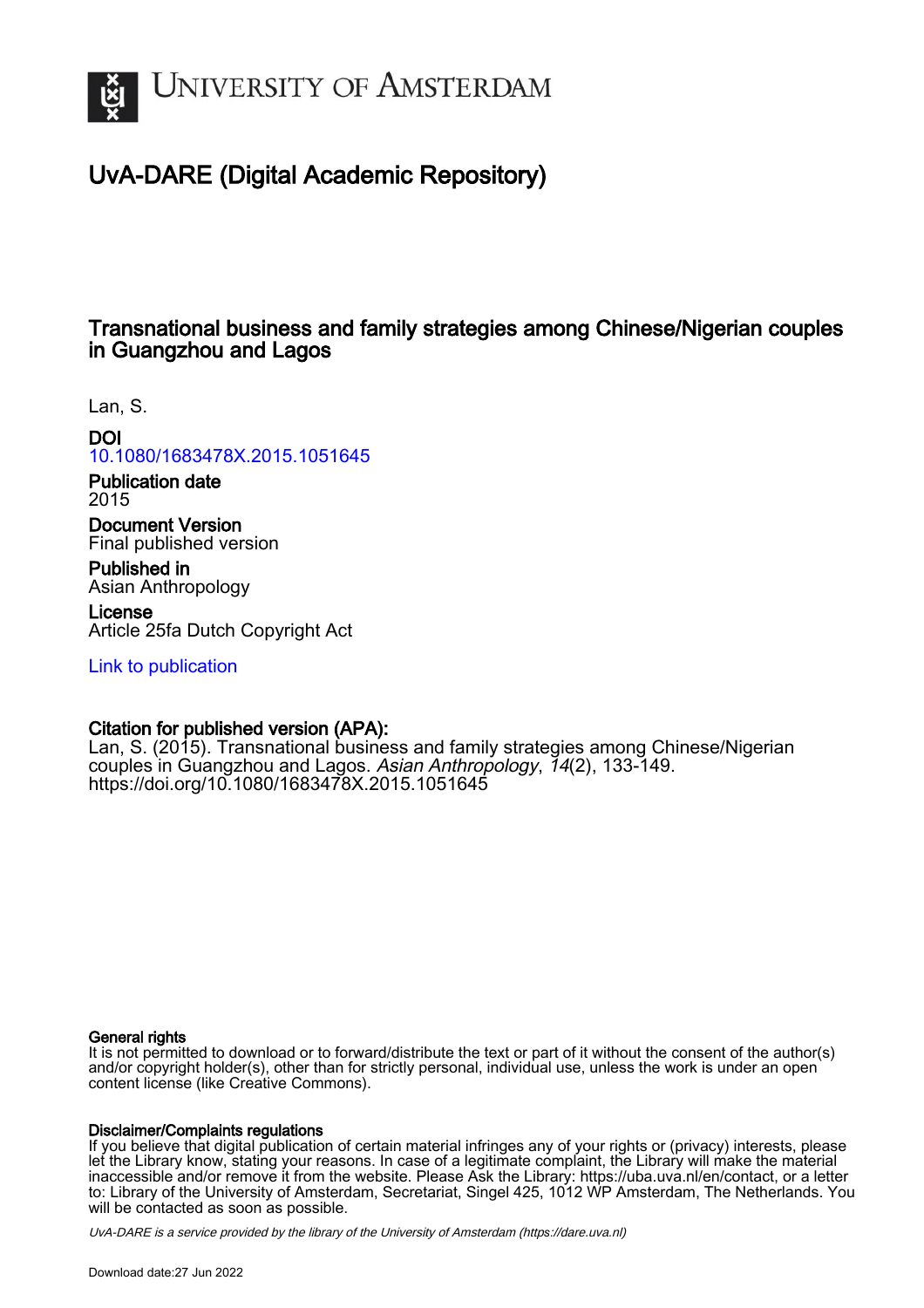# Transnational business and family strategies among Chinese/Nigerian couples in Guangzhou and Lagos

Shanshan Lan\*

Department of Anthropology, University of Amsterdam, Amsterdam, The Nethelands

Based on ethnographic fieldwork in Guangzhou and Lagos, this paper explores transnational trade activities and family strategies among Chinese/Nigerian interracial couples in the context of growing China/Africa trade relations and the recent tightening of China's immigration control. It examines how restrictive immigration policy at the state level and anti-black racism at the personal level impact romantic and marriage relations between undocumented Nigerian men and Chinese migrant women from less developed regions in China. I argue that the transnational business and family strategies envisioned and practiced by these couples reflect both the structural constraints in their incorporation into local Chinese society, and their active quest for economic prosperity and upward mobility in the global economy.

Keywords: transnational business and family strategies; Chinese/Nigerian couples; interracial romance/marriage; internal migration; international migration; China

## Introduction

Since 1979, when China opened its doors to the outside world, intermarriage between Chinese citizens and foreigners have been on the rise. Existing literature on Chinese-foreign marriages mainly focuses on Chinese women who marry men from western countries or more developed areas in Asia as a migration strategyto leave China (Clark [2001](#page-15-0); Constable [2003;](#page-15-0) Ma, Lin, and Zhang [2010](#page-16-0); Newendorp [2008](#page-16-0); Tu [2007\)](#page-17-0). Recently, with the rise of China's economy, Chinese-foreign marriages have developed new patterns. A growing number of western men preferto live and workin Shanghai withtheirChinese spouses in ordertotake advantage ofthe economic prosperity and cosmopolitan culture in the city (Farrer [2008](#page-16-0)). In Guangzhou, interracial romance between Chinese women and African men has been accelerating due to a recent wave of trade migration from Africa (Marsh [2014\)](#page-16-0). Unlike the western men in Shanghai depicted in Farrer's research (2008), who generally belong to the transnational capitalist class, the majority of African traders in Guangzhou are individual entrepreneurs with relatively small amounts of capital, who conduct business in the informal economy, often on the margins of Chinese law (Mathews and Yang [2012](#page-16-0)). Differing from the Chinese/white couples in Shanghai studied by Farrer ([2008](#page-16-0)), who enjoyed many privileges in terms of immigration status, legal employment and business ventures, the stories of Chinese/Nigerian couples in Guangzhou are often marked by the physical immobility of the Nigerian husbands, social isolation of the Chinese wives, and long periods of family separation due to China's stringent visa policy.

According to some scholarly accounts, Guangzhou's African population started to increase in 1998, when the Asian financial crisis prompted African merchants to leave

<sup>\*</sup>Email: [shanshanlan@gmail.com](mailto:shanshanlan@gmail.com)

 $Q$  2015 The Department of Anthropology, The Chinese University of Hong Kong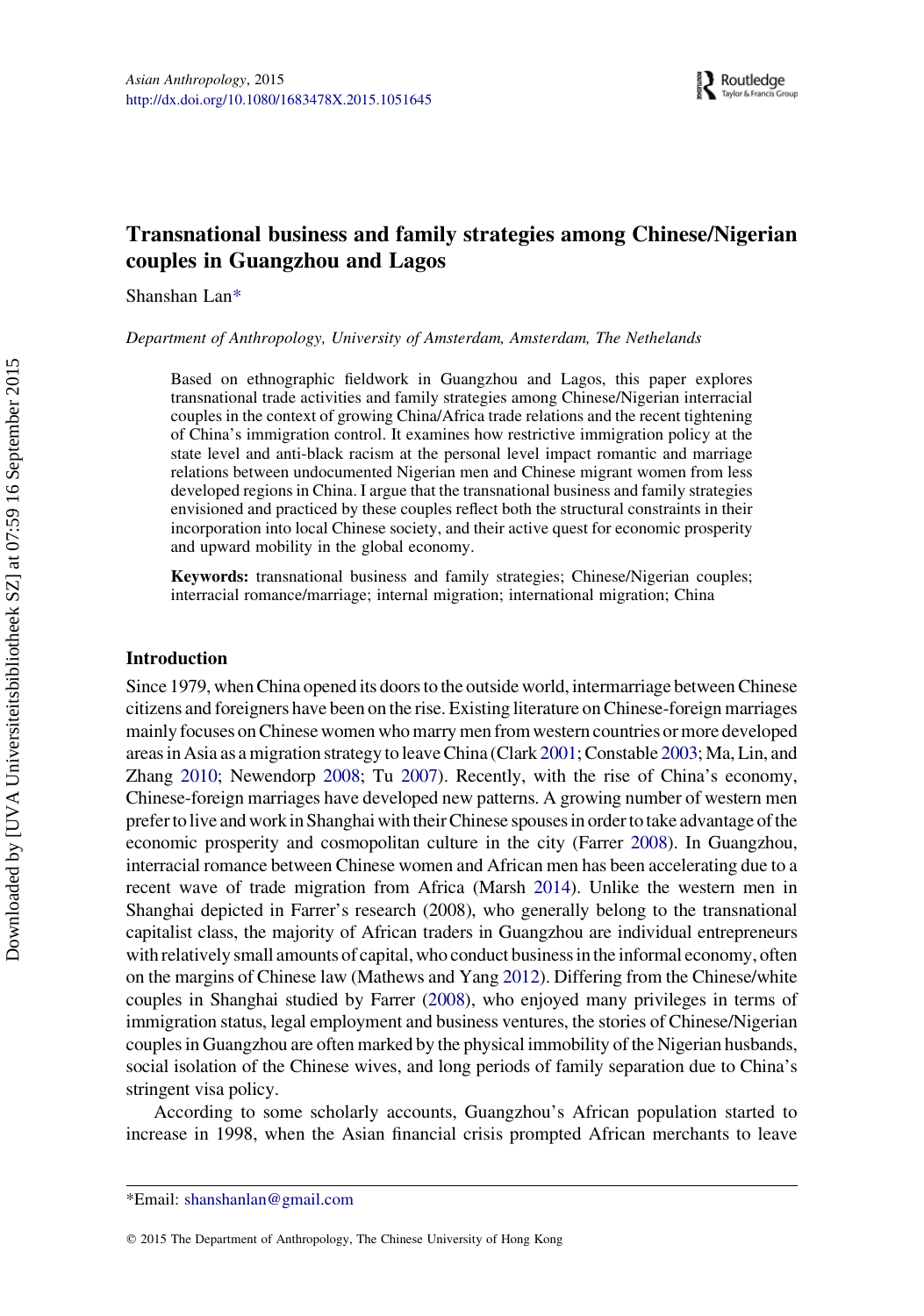Indonesia and Thailand in search of new markets (Bodomo [2012](#page-15-0); Osnos [2009\)](#page-16-0). As the capital of Guangdong Province, Guangzhou has a rich history of foreign trade and exchange. Since its inauguration in 1957, the Canton Fair (renamed the Annual China Import and Export Fair in 2007) has attracted merchants from all over the world. Guangzhou became a popular destination for Africans also because of its warm weather, religious diversity, and relatively tolerant political and economic setting. There are no available government statistics on the exact number of Africans in Guangzhou. According to some scholarly estimates, the number is probably around 20,000 (Li, Ma, and Xue [2009](#page-16-0); Haugen [2012](#page-16-0); Yang [2012](#page-17-0)). The African population in Guangzhou is extremely diverse and almost every country in Africa is represented. According to Bodomo ([2012\)](#page-15-0), the top five groups are Nigerians, Senegalese, Malians, Guineans, and Ghanaians. About 80% of the migrants surveyed by Bodomo were between 24 and 40 years old, and close to 82% of them were men.

The gender imbalance in the African community, coupled with the predominance of Chinese females in foreign trade and trade-related services, has contributed to the rise of interracial intimacies in Guangzhou. As one of the first cities benefiting from China's open-door policy, Guangzhou is not only a popular destination for international migrants such as African traders, but for internal migrants from rural and inland China. Taking advantage of the city's thriving export-oriented market economy, migrant women often work as petty entrepreneurs, shop assistants, office clerks, and interpreters in small Chinese enterprises catering to foreign clients. The convergence of internal and international migration has created an ideal milieu for daily interactions between Chinese women and African men. Due to the existence of the Chinese *hukou* system, migrants from rural China are ineligible for social benefits reserved for urban residents, such as school, employment, housing, health care, unemployment insurance and pension  $(Wang 2005)$  $(Wang 2005)$  $(Wang 2005)$ .<sup>[1](#page-15-0)</sup> Since it is difficult to convert one's hukou from rural to urban, and children's hukou status is inherited from the mother, migrant women constitute a relatively disadvantaged group in the Chinese marriage market. Clark ([2001\)](#page-15-0) notes that women migrants in Shenzhen who encountered difficulties finding a local spouse with an urban hukou turned to foreign marriage as an alternative way of social mobility. Similar motivations can also be found among some migrant women in Guangzhou. However, unlike the women studied by Clark who paid intermediary agencies to establish contacts with foreigners, most of the women in this study met their Nigerian partners in business or daily life settings.

Various scholars have documented different groups of African migrants' adaptive strategies in response to China's stringent visa policy and abuse of power by the police (Lyons, Brown, and Zhigang [2012;](#page-16-0) Yang [2012](#page-17-0)). Lyons, Brown, and Li [\(2012](#page-16-0)) note the key role of the local state in contributing to the "prosperity" and "collapse" of the African enclave in Guangzhou. Haugen [\(2012](#page-16-0)) describes the spatial entrapment and restricted movement of undocumented Nigerians in Guangzhou as "a second state of immobility," in comparison to their "involuntary immobility" in their home country. This paper tackles an important yet largely under-researched topic regarding African migrant experiences in Guangzhou, that is, interracial romance/marriage between female Chinese migrants and male African traders, particularly undocumented Nigerian men. I propose that interracial marriage adds a new dimension to understanding the African diaspora experiences in Guangzhou because it fleshes out some of the tensions between state immigration control and migrants' aspirations for transnational business and family networks. Instead of being perceived by the general Chinese public as contributors to China's economy, African traders are represented by the local media as guilty of illegal immigration, drug dealing, sex offenses and the spread of AIDS (Li et al. [2009b](#page-16-0)). The racialization of black African identity in Guangzhou has increased African traders' vulnerability to the local state's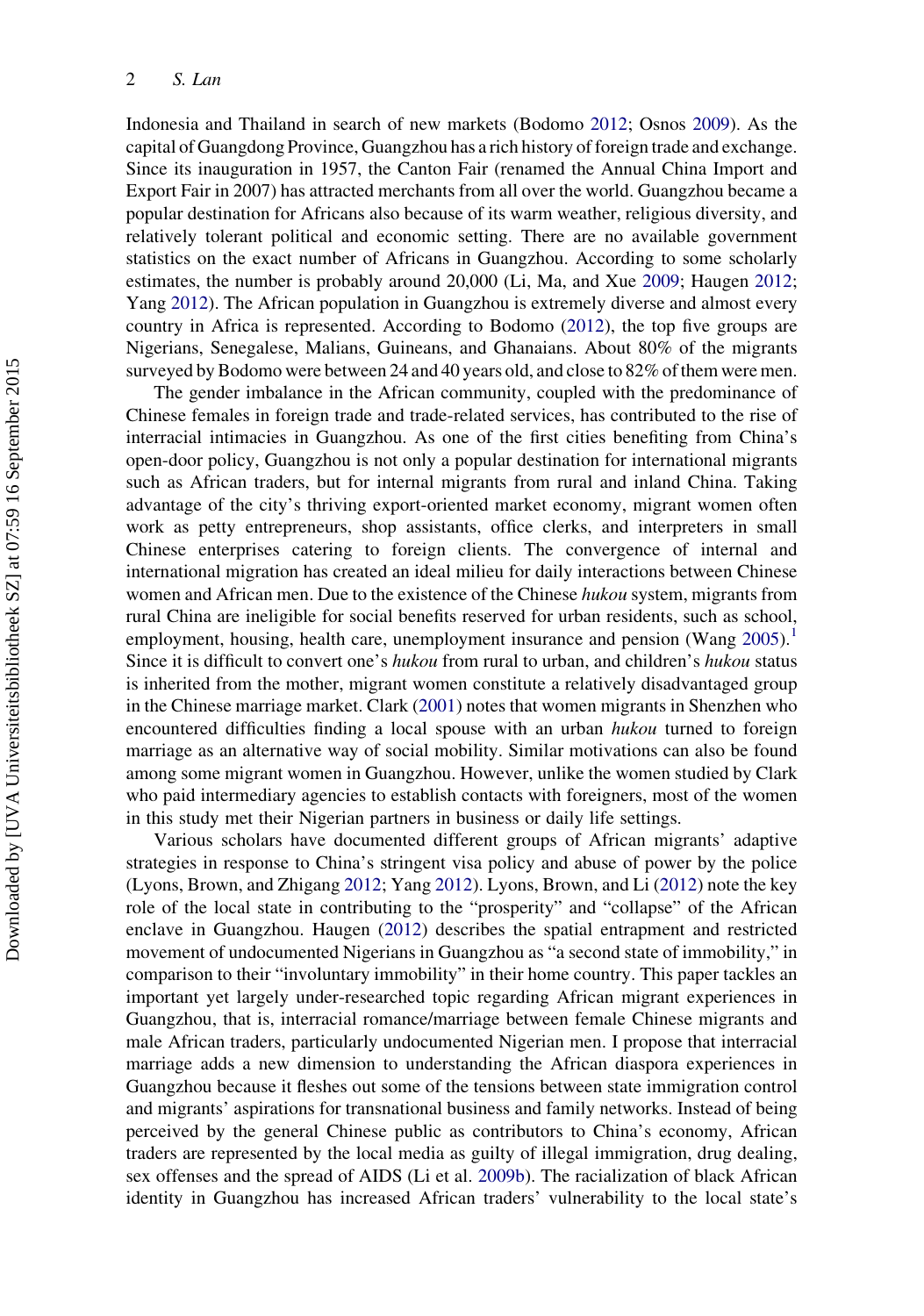immigration control. It also poses barriers to the integration of the Chinese/black couples in the larger Chinese society.

Based on ethnographic research in Guangzhou and Lagos, this article explores how restrictive immigration policy at the state level and anti-black racism at the personal level impact the daily life experiences of Chinese/Nigerian couples. I argue that the transnational business and family strategies envisioned or developed by these couples reflect both the structural constraints in their incorporation into local Chinese society, and their active quest for economic prosperity and upward mobility in the global economy.

The data was gathered between April 2012 and June 2013 through archival research and non-consecutive participant observation fieldwork in the African markets in Xiaobei and Sanyuanli areas in Guangzhou. I managed to conduct semi-structured interviews with twenty-four Nigerians (all males). $<sup>2</sup>$  $<sup>2</sup>$  $<sup>2</sup>$  A Nigerian research assistant helped me conduct thirty</sup> structured interviews with undocumented Nigerian Igbo traders. From July to August 2013 I conducted informal interviews with Nigerian traders in Lagos, who had business experiences in China, and Chinese wives who followed their husbands to Nigeria. The case studies in this article are based mainly on informal interviews with fifteen women who were married to Nigerian men or lived as their common law wives. Due to the social stigmatization of Chinese/African romance, it was difficult to recruit Chinese women as research subjects. Since most of the interviews were conducted in busy market places, usually inside the tiny stall where the woman was running the family business, their lengths vary from twenty minutes to three hours. The serendipitous nature of the interviews made it difficult for me to gather details about the women's personal information. [Figure 1](#page-4-0) presents a general profile of the fifteen Chinese wives.<sup>[3](#page-15-0)</sup> Although they cannot represent the overall picture of Chinese/Nigerian marriages in Guangzhou, these women's stories reveal a relatively unknown aspect of interracial marriage in China, one that is marked not by wealth, prestige and cosmopolitanism, but by hardships, challenges, as well as transnational business opportunities.

## Mobility and power relations

The transnational flow of people, goods and ideas not only challenges geographically defined borders, but transforms social economic relations. Identifying the linkages between spatial and social mobility, scholars have noted that different social groups' access to mobility opportunities are mediated by unequal power relations (Faist [2013](#page-16-0); Massey [2005](#page-16-0); Salaff, Wong, and Greve [2010\)](#page-17-0). Glick Schiller and Salazar propose a "regimes of mobility" framework to explore "the relationships between the privileged movements of some and the co-dependent but stigmatized and forbidden movement, migration and interconnections of the poor, powerless and exploited" (Glick Schiller and Salazar [2013,](#page-16-0) 188). This research focuses on two relatively disadvantaged groups: migrant women from less developed areas in China, and Nigerian traders operating business at the margin of Chinese law. Despite language barriers and cultural differences, the two groups share similar structural marginalization in urban China due to their non-hukou or noncitizenship status and their categorization as the "floating population" by the Chinese state.<sup>[4](#page-15-0)</sup> Not only are the two migrant populations cut off from the state support system due to their outsiders' status, they are also subjected to various state rules and regulations due to their concentration in the informal economy for job or business opportunities. This research treats Guangzhou as a contact zone where China's internal migration converges with international migration. Specifically, it examines interracial romance/marriage as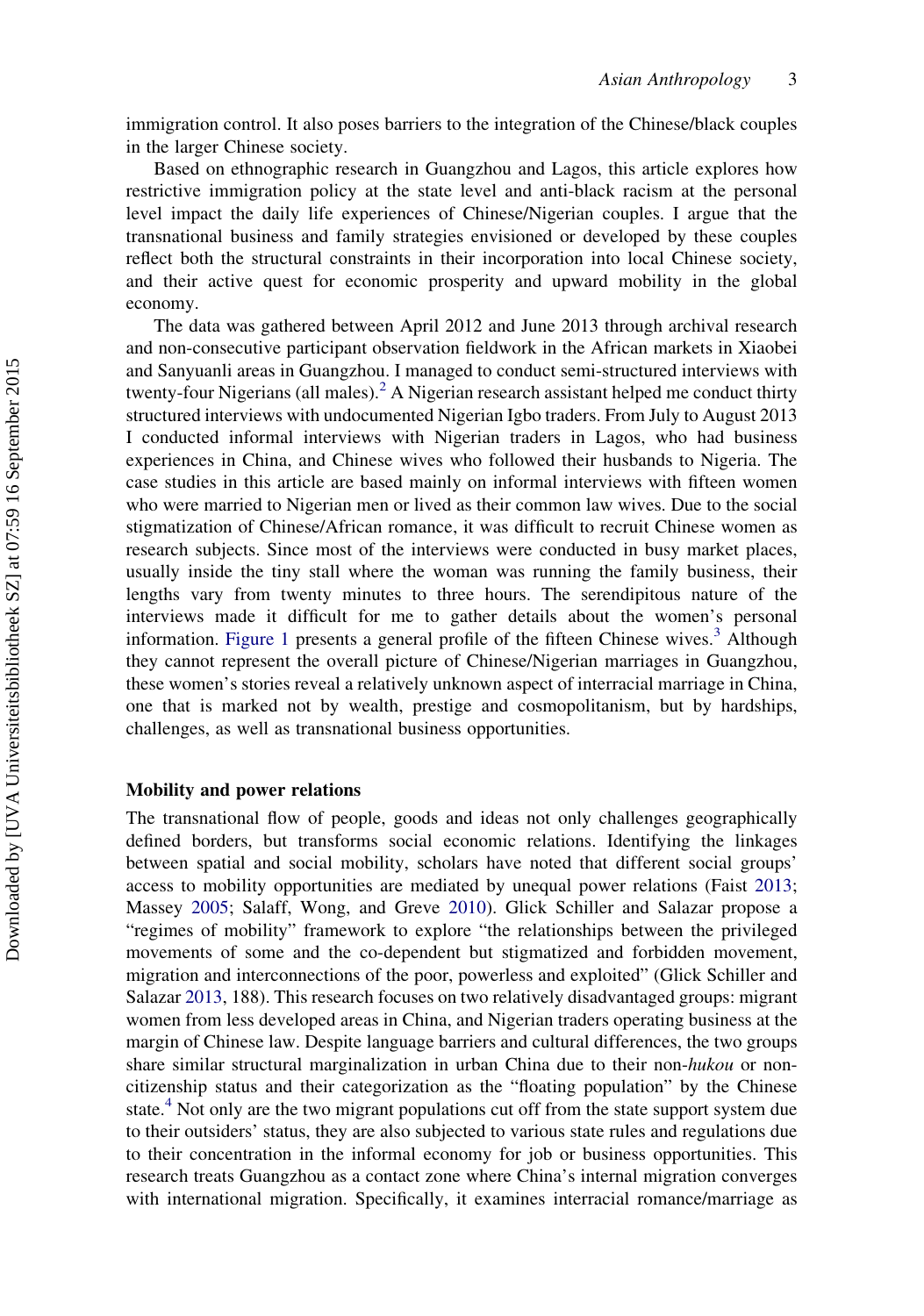<span id="page-4-0"></span>

|             |     |            |                  |                |              |            |                 | Venue of        |
|-------------|-----|------------|------------------|----------------|--------------|------------|-----------------|-----------------|
|             |     |            |                  |                | Occupation   |            |                 | meeting         |
|             |     | place of   |                  | <b>English</b> | before       | Type of    |                 | <b>Nigerian</b> |
| <b>Name</b> | Age | origin     | <b>Education</b> | level          | marriage     | relation   | <b>Children</b> | spouse          |
|             |     |            |                  |                |              | common     |                 |                 |
|             |     | Zhanjiang, | secondary        |                | supermarket  | law        | 2-year-         |                 |
| Esther      | 26  | GD         | school           | elementary     | cashier      | marriage   | old boy         | supermarket     |
|             |     |            |                  |                | clerk in     |            |                 |                 |
|             |     |            |                  |                | foreign      | plan to    |                 |                 |
|             |     | Jiangxi    |                  |                | trade        | marry in   | one baby        |                 |
| Nancy       | 26  | province   | college          | fair           | company      | Nigeria    | boy             | business        |
|             |     | Guangxi    |                  |                | shop         | married in | 2-year-         |                 |
| Feifei      | 26  | province   | college          | good           | assistant    | China      | old son         | business        |
|             |     |            |                  |                | clerk in     |            |                 |                 |
|             |     |            |                  |                | foreign      |            |                 |                 |
|             |     | Guangxi    |                  |                | trad         | married in | 2-year-         |                 |
| Vivian      | 29  | province   | college          | fair           | company      | China      | old son         | internet        |
|             |     | Huizhou,   |                  |                | small        | married in | 3-year-         | university      |
| Mimi        | 27  | GD         | college          | o.k.           | entrepreneur | China      | old son         | campus          |
|             |     |            |                  |                | clerk in     |            |                 |                 |
|             |     |            |                  |                | foreign      |            | 5-year-         |                 |
|             |     | Hunan      |                  |                | trade        | married in | old             |                 |
| Silvia      | 39  | province   | college          | good           | company      | China      | daughter        | business        |
|             |     | Hunan      |                  |                | self-        | married in |                 |                 |
| Lily        | 28  | province   | college          | good           | employed     | China      | two boys        | internet        |
|             |     | Hunan      |                  |                | self-        | married in |                 |                 |
| May         | 26  | province   | n/a              | o.k.           | employed     | Nigeria    | one boy         | business        |
|             |     |            |                  |                |              | common     |                 |                 |
|             |     | Hunan      |                  |                | self-        | law        |                 |                 |
| Rose        | 40s | province   | n/a              | elementary     | employed     | marriage   | no child        | business        |
|             |     | Sichuan    |                  |                | self-        | married in |                 |                 |
| Jane        | 30s | province   | n/a              | elementary     | employed     | China      | one boy         | business        |
|             |     | Zhejiang   | elementary       |                | self-        | married in |                 |                 |
| Mama        | 50s | province   | school           | elementary     | employed     | Nigeria    | no child        | business        |
|             |     |            |                  |                |              | common     |                 |                 |
|             |     |            |                  |                | self-        | law        |                 |                 |
| Lisa        | 40s | Shanghai   | college          | elementary     | employed     | marriage   | no child        | internet        |
|             |     |            |                  |                |              | common     |                 |                 |
|             |     | Shanxi     | high             |                | self-        | law        |                 | Chinese         |
| Cathy       | 31  | province   | school           | elementary     | employed     | marriage   | no child        | friend          |
|             |     |            |                  |                | clerk in     |            |                 |                 |
|             |     |            |                  |                | foreign      |            |                 |                 |
|             |     |            |                  |                | trade        | married in | 4-year-         |                 |
| Linda       | 30s | Guangzhou  | college          | fair           | company      | Nigeria    | old girl        | Macdonald       |
|             |     |            |                  |                |              |            | $4-$            |                 |
|             |     |            |                  |                |              | married in | month-          |                 |
| Lucy        | 29  | Guangzhou  | college          | fair           | office clerk | Nigeria    | old girl        | street          |

Figure 1. Profile of Chinese wives interviewed in this study.

a critical site where contradictions between state immigration control and grassroots transnational mobility projects are negotiated and experienced in daily life settings.

The emergence of undocumented African migrants in Guangzhou has its structural and institutional reasons. The African migration to South China has been boosted by the enormous growth of Sino-Africa trade relations and the increasing presence of mainland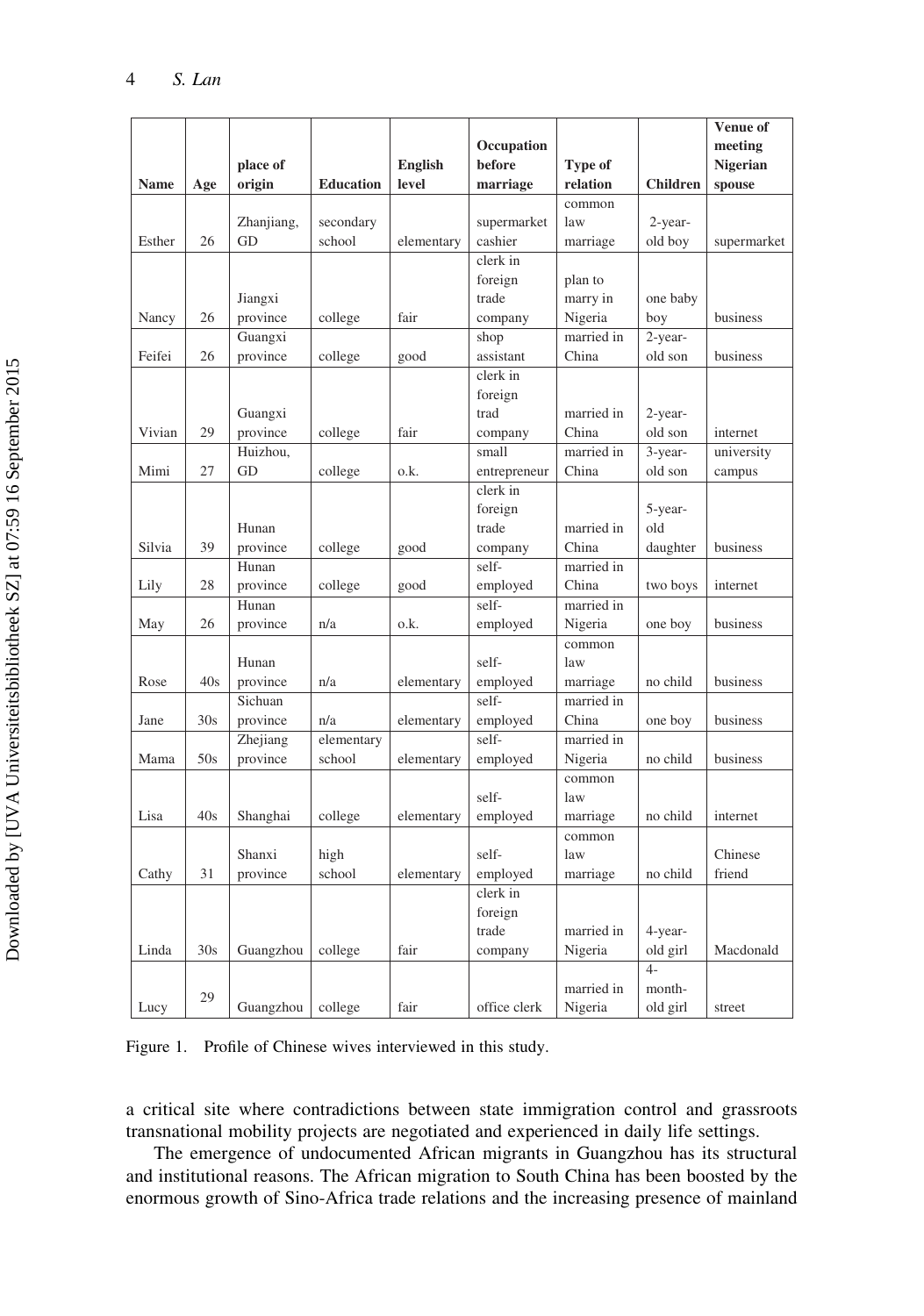Chinese enterprises and small entrepreneurs in Africa (Alden [2008\)](#page-15-0). The influx of inexpensive Chinese products has significantly changed consumer culture and market place hierarchies in some African countries (Dobler [2009](#page-15-0); Marfaing and Thiel [2013](#page-16-0)). In order to bypass the Chinese middlemen, more and more Africans prefer to travel directly to China to purchase cheap consumer goods and bring them back for sale in Africa. Another major reason is the relative ease to obtain a China visa. While traditional countries of immigration in Europe and North America are continuingly challenged by the increasing diversity in undocumented migration, draconian immigration control policies in these countries also forced migrants to look for new destinations in the developing world. As noted by Haugen [\(2012](#page-16-0)), the proliferation of visa and document services in Nigeria encourages hasty migration decisions and unrealistic expectations about business and job opportunities in China. On the other hand, the lack of systematic state policies for the administration of business activities for grassroot foreign traders in China has contributed to the thriving informal foreign trade activities in Guangzhou, which often blur the line between the legal and the illegal.

The influx of Africans to Guangzhou was initially considered by the local state as a positive stimulus to the city's economy. However, due to several high-profile drug-dealing cases involving undocumented Nigerians, Africans soon became the target of the local government's anti-illegal immigration campaign (Haugen [2012;](#page-16-0) Lyons, Brown, and Li [2012](#page-16-0)). In the run-up to the Beijing Olympics in August 2008, the Chinese government tightened its visa policy for Africans and other foreigners. Many Nigerians encountered problems obtaining a Chinese visa and those already in China were subjected to frequent passport and visa checks by the police. On May 1, 2011, the Interim Provisions of Guangdong Province on Administration of and Services to Aliens came into effect. Designed to specifically target illegal immigrants in the Pearl River Delta region, the Guangdong Act promotes a reward and punishment scheme by encouraging ordinary Chinese civilians to report illegal foreigners to local authorities. It also expands the power of local police to stop foreigners for passport and visa verification. Due to their black skin color, African migrants are the easiest to identify among foreigners and they became the most vulnerable group in the local government's anti-immigrant campaign. On June 30, 2012, the Standing Committee of the National People's Congress passed a new *Exit-Entry* Administration Law, which took effect on July 1, 2013. The new law contains tougher provisions for illegal immigrants.

Based on research in Italy, Cvajner and Sciortino ([2010a](#page-15-0)) identify three types of irregular migration trajectories: atomistic, volume-based and structured. Migrants in the atomistic career usually become undocumented because of unexpected combinations of factors such as individual contingencies and legislative changes. Those in the volumebased category are part of a sudden increase in irregular migration and they generally depend on weak ties with acquaintances or fellow countrymen for initial survival in the host society. The structured trajectory has a strong link with previously legal flows and can manage the consequences of increasingly repressive policies. To a certain extent, the migration trajectories of Nigerian traders in China reflect the sequential relation between atomistic, volume-based and structured migratory careers depicted by Cvjner and Sciortino. While illegal stay started as an involuntary coping strategy for some early traders, it gradually became a rational choice for newcomers as China tightened its immigration control. Since Nigerians constitute the largest group among all Africans, they have the most mature ethnic support network in Guangzhou, which can help reduce the challenges and risks for visa overstayers. Scholars have noted that stringent visa policy and border control in the United States and Europe not only failed to deter undocumented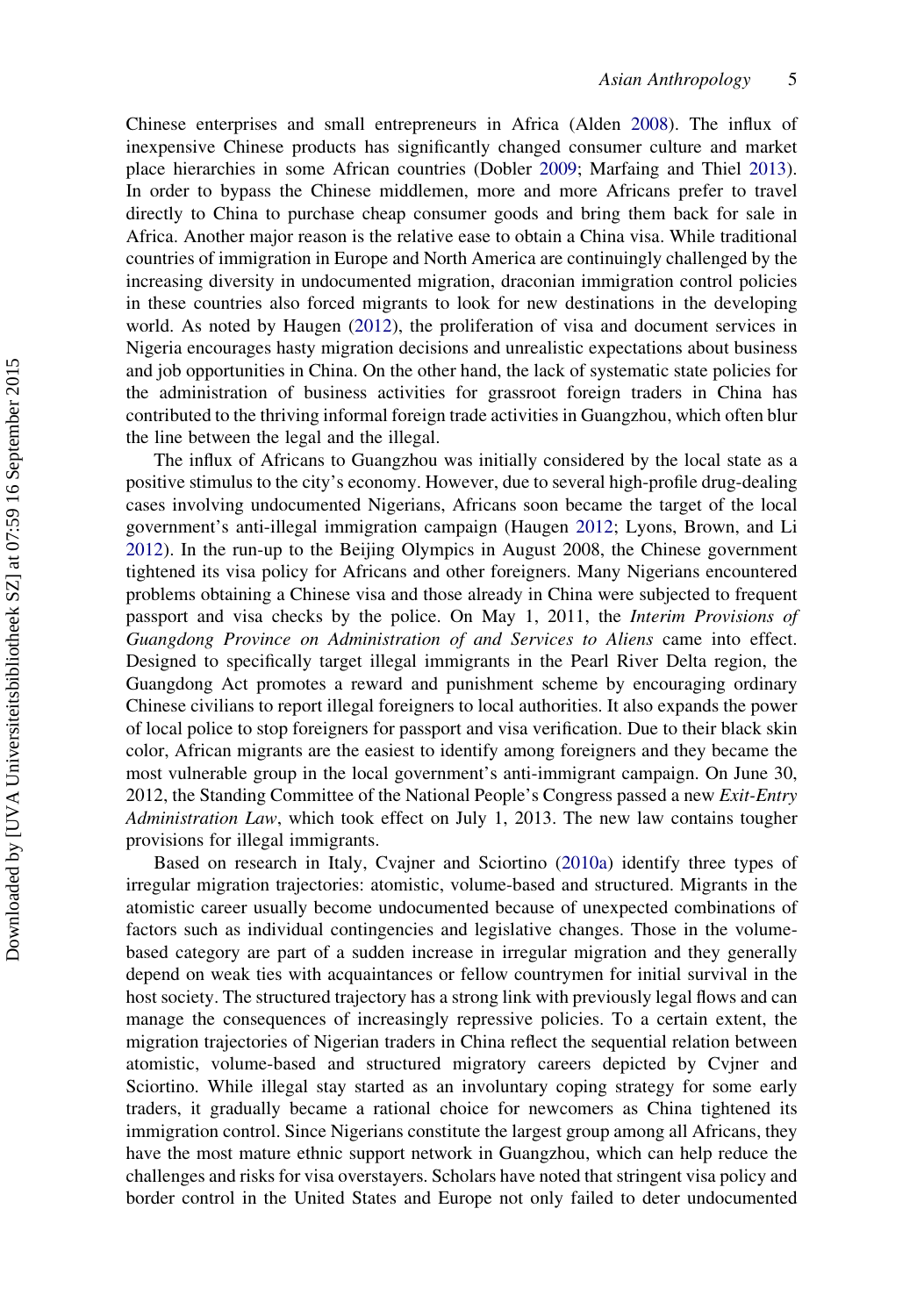migration, but encouraged unauthorized migrants to overstay due to the increased difficulty of reentry (Andreas and Snyder [2000](#page-15-0); Cornelius [2001](#page-15-0); Reyes [2002](#page-17-0)). In the Guangzhou case, stringent immigration control not only facilitates undocumented Nigerian traders' prolonged stay in China, but creates structural opportunities and incentives for the development of interracial romance between Nigerian men and Chinese women.

In her study of correspondence relationship between Chinese and Filipino women and U.S. men, Constable ([2003\)](#page-15-0) criticizes the western bias to polarize love and pragmatics by arguing that romantic love often coexists with material concerns among her research subjects and there is generally little contradiction between the two. The same is true for many Chinese/Nigerian couples in Guangzhou. Since the majority of the men and women in this study get to know each other in business or business-related daily life settings, romance and business relations are often entwined. This paper makes no attempt to separate romance from pragmatic concerns. Instead, I am interested in examining how interracial romance is both structured and constrained by opportunities and challenges in grassroots trade activities between China and Africa. Due to their structurally marginalized status vis-a-vis the Chinese state, the majority of men and women in this study are compelled to maintain their romantic and business relations within a constrained transnational space (Kalir [2010\)](#page-16-0). For undocumented Nigerian men, marriage to a Chinese woman may provide a path for the legalization of their immigration status. However, this is not an easy option due to the many obstacles to registering a foreign marriage in China. For Chinese migrant women, romance with a Nigerian man may promise an alternative path to social and transnational mobility, yet it may also lead to long-term family separation, broken relations, and discrimination from the larger Chinese society.

## Perceptions of interracial marriages in China

In the early reform era in the 1980s and 1990s, friendship and daily interactions between foreigners and ordinary Chinese were strongly discouraged and policed by the state's waishi (foreign affair) policy (Brady [2000](#page-15-0)). Chinese women who engaged in short-term sexual relationships with foreign men were denounced as traitors and prostitutes. Those who married western men were considered materialistic women seeking "airplane tickets" or "passports" to leave China (Farrer [2008\)](#page-16-0). It was in the 2000s that interracial marriage became more acceptable, following the opening up of sexual culture in China in the late 1990s and the state loosening its control on international travel (Farrer [2002](#page-16-0), Biao [2003](#page-15-0)). According to Farrer [\(2010](#page-16-0)), the Chinese perception of interracial romance is mediated by a system of "racialized sexual stratification," with white masculinity at the top, African and South Asian (black and brown) masculinities at the bottom. In contemporary Chinese society, despite the relative decline of western privilege, Chinese/white marriages are still viewed more favorably than Chinese/black marriages. The general understanding is that if a woman marries a white man (regardless of his nationality), she is marrying into a better life and a bright future. In contrast, women who date or marry black men often experience resistance from family members and prejudice from the larger Chinese society (Frazier and Zhang [2014](#page-16-0); Marsh [2014](#page-16-0)).

The contentious nature of Chinese/black romance can be illustrated by two public events. In 1989, the city of Nanjing witnessed the biggest anti-African student protest in China. The event started with Chinese students' resentment towards relationship between African males and Chinese females on college campuses. Since the incident happened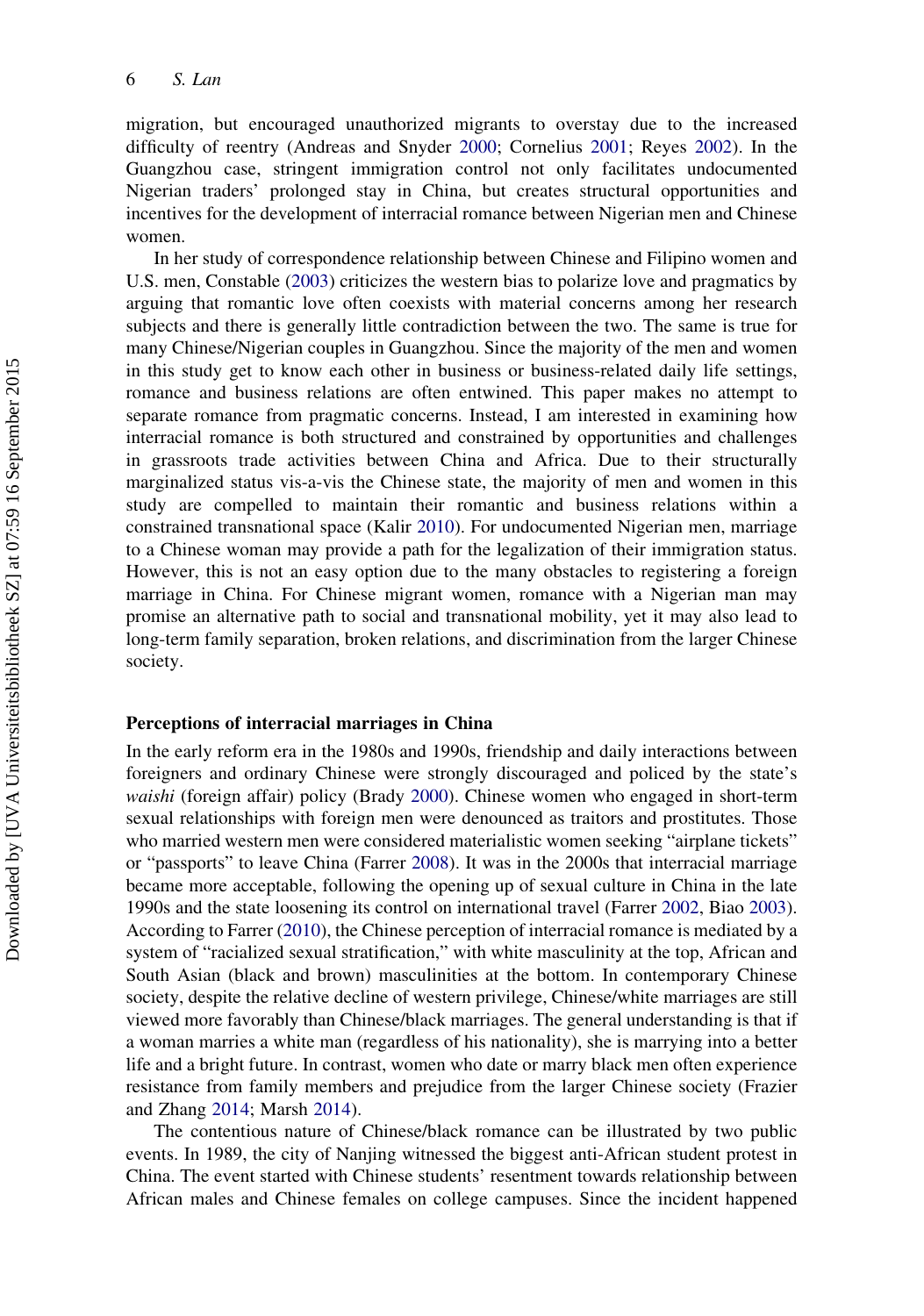right before the 1989 pro-democracy movement in China, scholars have offered diverse interpretations. Some regard it as evidence for anti-black racism in China (Sautman [1994](#page-17-0); Dikötter [1994;](#page-15-0) Cheng [2011](#page-15-0)); others consider it symptomatic of deeper problems such as nationalism, increasing social inequality and students' quest for democracy (Lufrano [1994](#page-16-0); Sullivan [1994;](#page-17-0) Crane [1994\)](#page-15-0). In August 2009, Lou Jing, a Chinese girl with black skin entered the Shanghai-based Dragon TV's Go Oriental Angel talent show. Born to a Chinese mother and an African American father, Lou Jing became the most controversial contestant on the Chinese blogosphere. Chinese netizens used terms such as "little black devil" and "unwanted bastard" to describe her. The attack on her mother was even more vicious (she had an extra-marital affair with an African American man and was later divorced by her Chinese husband). Madam Lou was denounced as a "shameless whore," who committed "adultery" with a black man because of his "big XX."<sup>[5](#page-15-0)</sup> As noted by Frazier and Zhang, the Lou Jing incident reflects the general Chinese anxieties over issues such as "who can be Chinese, who can produce Chinese children, what kinds of interracial relationships are acceptable for Chinese women, and the impact of foreign immigration by people of African descent into China" (Frazier and Zhang [2014,](#page-16-0) 238).

The Chinese prejudice against Africans can be attributed to several reasons: traditional esthetic values, ignorance of African cultures and societies, influence of western media, language barrier and cultural misunderstandings. Despite the state rhetoric of Sino-African friendship, the majority of Chinese citizens still have very limited knowledge about Africa. In a 2006 survey conducted by *China Youth Daily* the official organ of the Communist Youth League, and [Sina.com,](http://Sina.com) the biggest Chinese Internet news portal, 71.7% of the 5119 respondents reported that they knew very little about Africa. 30.4% associated Africa with poverty, underdevelopment, and AIDS (Li and Rønning [2013\)](#page-16-0). In the Guangzhou context, Sub-Saharan Africans are identified primarily by their black skin color, not by their country of origin, language, or religious belief. In contrast, Arabicspeaking migrants from North Africa are usually identified by Chinese as whites or Arabs, not as Africans. This conflation of black and African identities is reflected in the fact that the Chinese term heiren (black person) is often used, in both popular media and daily life settings, as a generic term to refer to Africans from diverse backgrounds. The Cantonese term hakgwai (heigui in Mandarin, literally meaning black devil or black ghost) is sometimes used, by local Cantonese and migrant workers from other parts of China, in a negative sense to show contempt for some African migrants.

Chinese women who date or marry Nigerians come from a variety of backgrounds. The majority of them are migrant women from less developed regions of China who are attracted by job or business opportunities in Guangzhou. Their educational level ranges from primary school to college and above. Most women in this research are aware of antiblack prejudice in China and they often emphasize the "unexpected" nature of their interracial romance. Several women started their stories by saying, "I never thought I would marry a foreigner. It just happened." In areas where African traders are concentrated, such as Xiaobei and Sanyuanli, there is usually a conflation of "foreigner" and "black" identity among Chinese. Migrants from rural China generally make no distinction between white and black foreigners because the only foreigners they interact on a daily basis are black Africans. Some African traders also fit the general Chinese perception that foreigners are rich because they can afford to travel to China by air, stay in good hotels, and buy goods in containers (Liao [2014](#page-16-0)). Chinese women who date or marry Africans are sometimes criticized by other migrants, especially elderly males from rural origin, for marrying foreigners for money. Fully aware of this stereotype, most of the women I interviewed emphasize true love as the foundation of their marriage.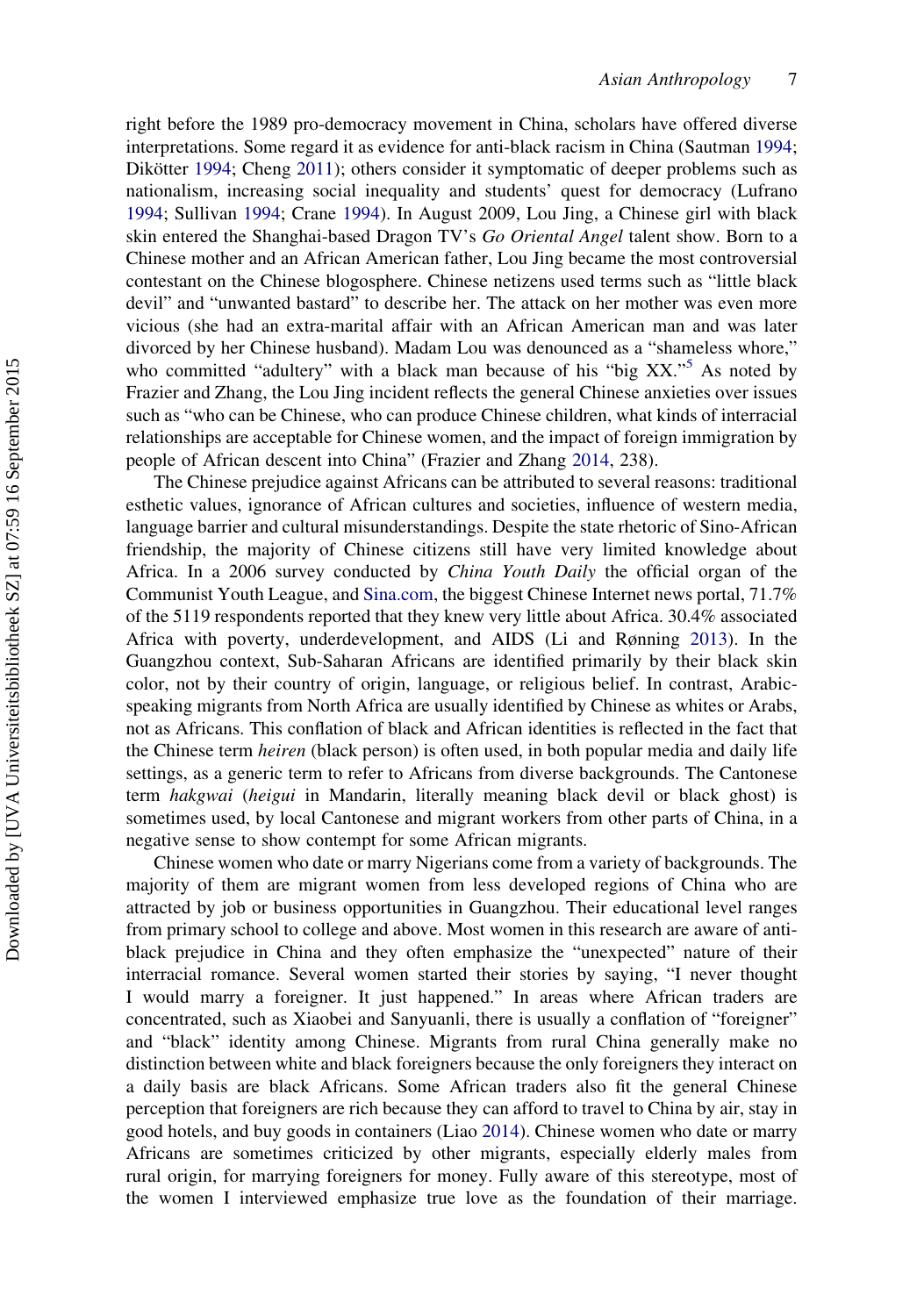Others mentioned an extended period of premarital courtship (about one to two years), during which the Nigerian partners pursued them enthusiastically.

Despite their awareness of anti-black prejudice in China, most of the women are still unprepared for the everyday racism they encountered in public spaces. Esther, a 26-yearold female migrant from Zhanjiang, told me, "I encountered lots of discrimination from people around me. They think we marry blacks for money. They call us bad names like 'second wives', etc. I don't like it. They didn't know me personally, they just saw me walking with a black man and they started looking down upon me." Compared to the negative experiences of the mother, Chinese/African babies seem to be more vulnerable to race and color-based prejudice. Feifei, a 27-year-old woman from Guangxi province, explained to me, "Chinese discriminate black people a lot. When my family goes out together, people would talk behind our backs. Some Chinese kids once called my baby 'little black devil.' I am so worried that my baby would get hurt by such prejudice." Feifei told me that she would sometimes return secretly to the kindergarten in order to check if her son was doing okay there. She said, "My son is too young to understand it now. I plan to send him to be educated in Hong Kong or overseas when he gets older, so that he would not be hurt by anti-black racism in China."

In addition to everyday racism encountered in the larger Chinese society, most women also need to face pressures from parents and family members. Esther's mother once locked her in a room at home to prevent her from visiting her Nigerian boyfriend in Guangzhou. Feifei's parents were originally against her interracial marriage, but they relented after she gave birth to a baby boy. Vivian, another migrant woman from Guangxi, told me that her brother still refused to talk to her due to her marriage with a black man. On the other hand, I also heard happy stories when the African son-in-law was welcomed into the Chinese family and even treated with honor. Disapproval from family members proved to be a minor thing when compared with the local state's stringent immigration control policies. As a matter of fact, most of the women's complaints are focused on the enormous obstacles they have to face in order to legalize their marriages in China, the emotional turmoil for enduring long time separation from their partners, and the Chinese state's discriminatory visa policy towards African migrants.

## Circuitous pathways to marriage

Within the Nigerian community in Guangzhou, no stigma is attached to overstayers who wish to do honest business in China. However, due to their vulnerable legal status, undocumented Nigerians have to limit their travel in the city and avoid certain public spaces at certain times of the day in order to minimize their chance of being intercepted by the police (Haugen [2012\)](#page-16-0). Ironically, stringent immigration control has pushed undocumented Africans to become more embedded in Chinese society, for example, by learning the Chinese language, marrying Chinese women and forming business partnership with Chinese migrants. As noted by Cvajner and Sciortino ([2010,](#page-15-0) 398), "in economics, an irregular status is nearly always translated into the possibility of charging a higher price for goods and services." Chinese migrants and some local Chinese regard the presence of undocumented Africans in Guangzhou as potential economic opportunities and are generally willing to provide various kinds of trade-related services in exchange for financial gain. Business collaboration with Chinese migrants may significantly expand the undocumented African traders' mobility options. It can also lead to personal friendship and romantic relations. For example, some of my Nigerian informants rely on their Chinese friends, spouses or business partners to rent shop spaces in trade malls, collect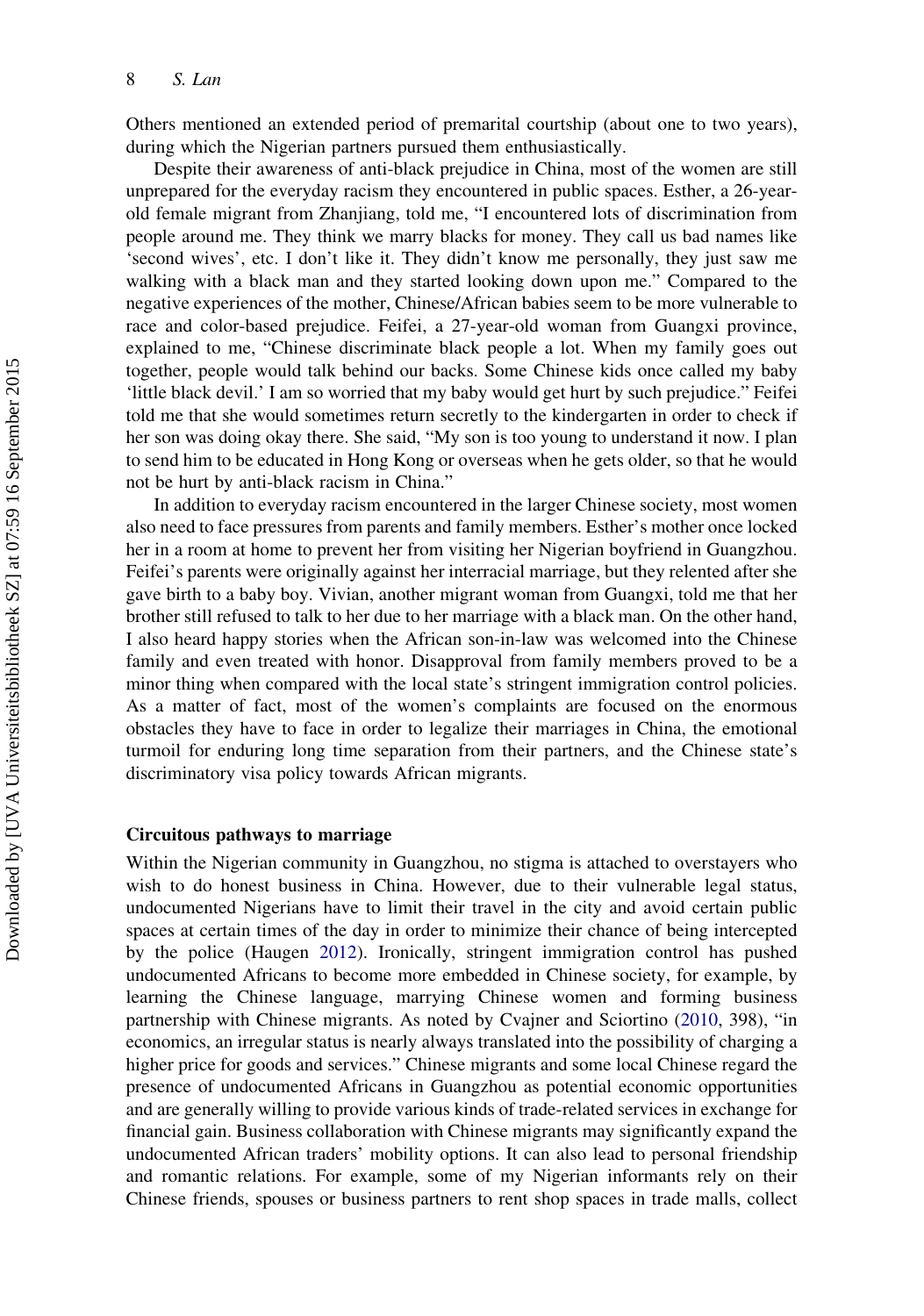market information, travel to other cities to make orders or collect goods and provide other trade-related services.

Nigerian traders' attitude towards interracial romance varies from person to person. On one end of the spectrum are those who dream of marrying a Chinese woman as a symbol of the realization of their Chinese dream. On the opposite end of the spectrum are those who regard interracial marriage as dangerous and even destructive to the men's livelihood in China. One major reason for this bifurcation is due to the many obstacles in legalizing interracial marriages in China. Unlike in many western countries, marriage with a Chinese citizen does not lead to permanent residency. The foreign spouse may obtain a visitor's visa that can be renewed regularly, but he or she is not entitled to work. In order to officially register a marriage in China, a foreign spouse needs to present a valid passport, a residence or entry permit issued by the Chinese public security bureau, and a single status certificate legalized by both China and the country of origin. While this rule applies to all foreigners, it proves to be particularly challenging for Nigerians. Due to the proliferation of documentation services in Nigeria, quite a number of Nigerians traveled to China with fake passports bought from visa agents. Since most Nigerians want their children to bear their family names, they are faced with the difficult choice of going back to Nigeria to obtain an authentic passport and re-enter China with a valid visa in order to apply for a marriage certificate. For undocumented Nigerians, such border crossings can be highly risky due to the possibility that they may never enter China again.

During my research, I heard heart-breaking stories about husband and wife, father and child being separated by state immigration control. Some of the long-term separation resulted in the disintegration of the marriage or romantic relations. Several pregnant women were forced to abort their children because of the gloomy prospect of the Nigerian partner's return and growing pressure from the Chinese community. Since getting married in China is an ordeal, some couples chose to get married in Nigeria first; then the husband can apply for a spouse visa to travel to China. This plan does not always work because in some cases, even though the couple is legally married, the Chinese Embassy refuses to grant the husband an entry visa. I met Eric in Lagos, whose application for a China visa had been denied five times despite the fact that he has a Chinese wife. After staying in Lagos for one year, the wife went back to China to take care of their cellphone business. However, business in their shop was declining. Eric explained, "Some customers stopping visiting because they did not see me there. Others would take goods from her without paying back the money. Every time my wife called me, she would cry on the phone." Eric had tried different schemes to get back to China: applying for a business visa in Abuja with two other business partners; enrolling in a Chinese university in order to secure a student visa. By the time I left Lagos in August 2013, he was still preparing for another interview.

Within the Nigerian community in Guangzhou, the price for interracial marriage proves to be too high for some migrants. As a result, a number of Nigerian men chose to engage in casual sexual relations with Chinese girls based on mutual consent. According to the estimate of my Nigerian research assistant, about 60% of the undocumented Nigerians in Guangzhou had experiences dating Chinese girls; yet only 15% have long-term Chinese girlfriends or wives. For couples who desire serious relations, one common way is to postpone the legal marriage by living together as common law husband and wife. However, when the child was born, the marriage became necessary because the child needs to be legally registered in order to obtain a Chinese identification card/hukou. An alternative is for the couple to hold a traditional Chinese wedding ceremony in the woman's hometown before eventually getting married in Africa. However, this can only happen to women whose family is not opposed to their interracial romance. The lack of legal protection to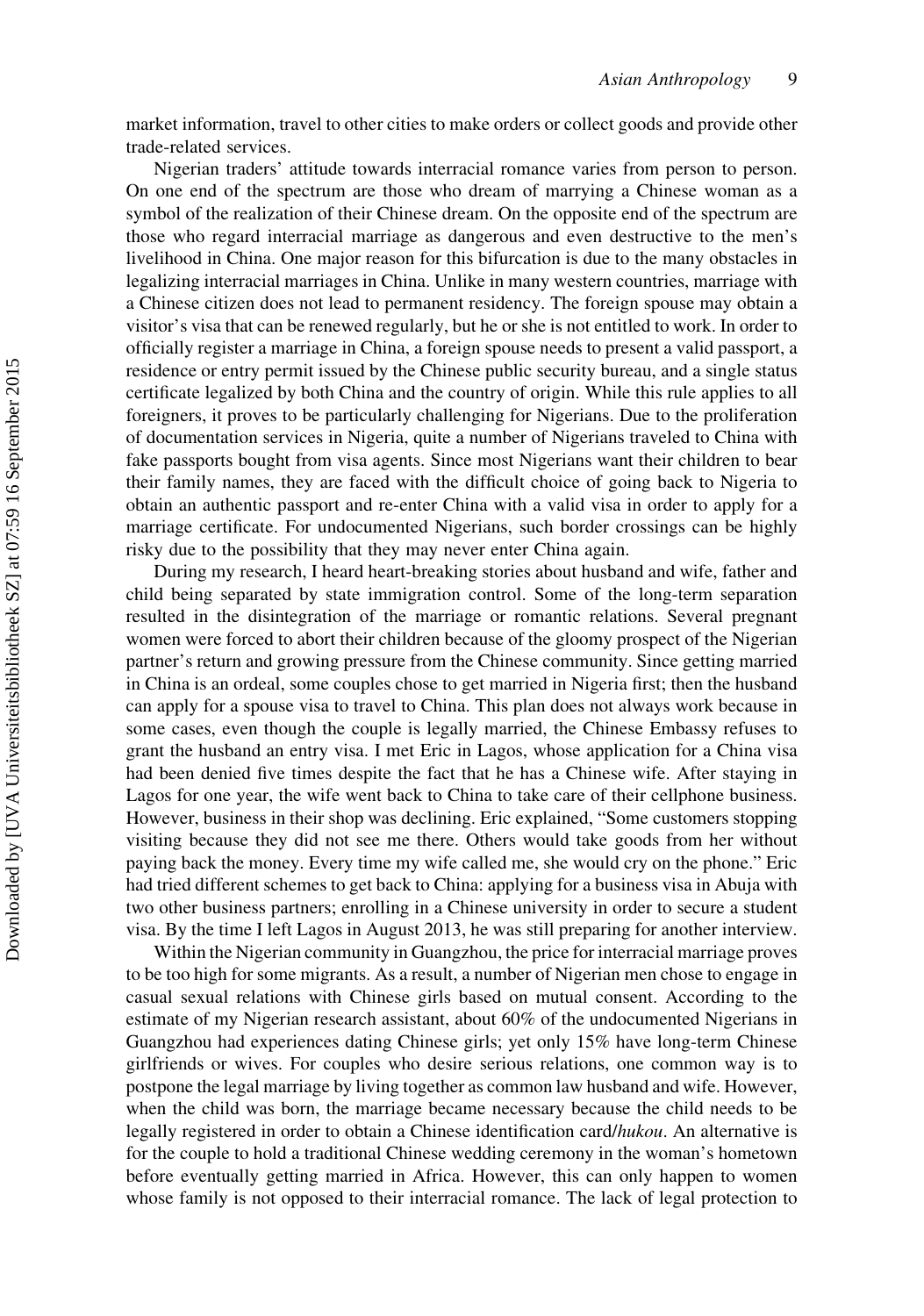interracial relations, coupled with language and cultural misunderstandings, may easily give rise to stereotypes of African men as womanizers, as sex-hungry men who prey upon innocent Chinese women, or as cheaters and irresponsible fathers who sow their wild oats in China.

It is hard to determine the percentage of Nigerians who date Chinese women for purely utilitarian purposes because there is always the possibility for instrumental relations to develop into genuine affections. From the Nigerian perspective, interracial romance can be a double-edged sword: it may enhance one's business but may also ruin it. Most of my Nigerian informants acknowledge the advantages of having a Chinese girlfriend. One undocumented Nigerian told me that the best way to learn the Chinese language is to have a Chinese girlfriend. In addition, a Chinese girlfriend may provide crucial help in business since the motility capital she possesses as a Chinese citizen can be converted to economic capital in the case of a successful partnership (Kaufmann, Bergman, and Joye [2004](#page-16-0)). However, the difficulties in legalizing interracial marriages in China also hinder the development of long term relations between Chinese women and undocumented Nigerian men. Stan, a 40-year-old undocumented Nigerian who stayed in China for five years, explained to me the danger of interracial marriage. He said, "If you marry a Chinese, you still have no paper. Your life is insecure here. If you make a little mistake, the police would arrest you and send you home. You may never see your children again. The woman would take your house and your business, because they are all registered under her name." My interview with Stan shows that feelings of distrust and mutual stereotypes in interracial romance cannot be attributed to utilitarian motivations and personal moral standards alone. China's stringent immigration policy is also partly responsible for the constrained transnational mobility dreams of some of the couples.

## Three case studies

In this section I provide three women's stories as contextualized case studies of Chinese/ Nigerian interracial romance. Although these stories have different focuses, together they point to some common themes. Whether based in Guangzhou or Lagos, these couples' business activities are closely tied to China/Africa informal trade relations. All three women's romances with Nigerian men is partly motivated by their quest for alternative paths of social mobility. They all converted to Christianity after marriage and became more or less integrated into the Nigerian partner's community. This may reflect the women's lack of personal network and social support as migrants in Guangzhou. However, prejudice and intolerance from the larger Chinese society may also contribute to their feelings of alienation and longing for spiritual support and consolation.

Vivan is a 29-year-old woman from Guangxi province. Her story of getting to know her husband Keith is entwined with her own job searching experiences in South China. While still a junior in Computer Science in Shandong University, Vivian registered an MSN account in order to chat online with foreign friends. Her motivation was mainly to practice English in order to find a good job. Keith remained one of Vivan's online friends until they met in Guangzhou in 2007, when Vivian visited Zhongshan, a smaller city near Guangzhou for a job interview. Vivian did not get the job, but she decided to stay in Guangzhou looking for job opportunities in international trade. Vivian soon found a job with a foreign trade company in Nanhai, a city near Guangzhou. She would visit Keith on weekends and the two started to get to know each other more. Vivian told me, "I found he is a good person. His place was very neat and he never leaves things around. I also heard good comments about him from other people. He is hardworking and family-oriented.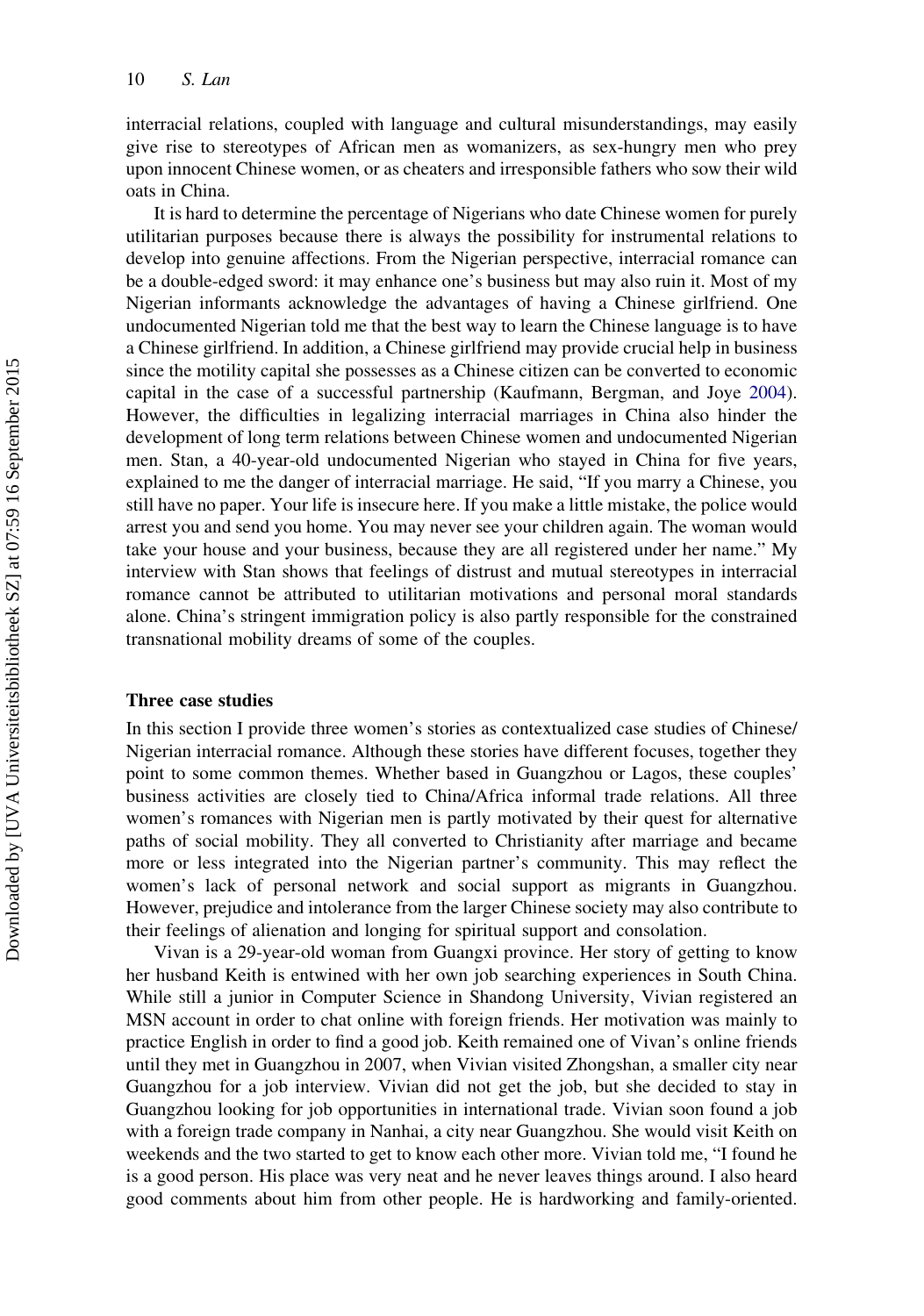He is very honest with me and never lie to me." Keith persuaded Vivian to quit her job and join him in business. Vivian agreed because she did not like the job in Nanhai.

With 20,000 yuan borrowed from her elder brother, Vivian started her business with Keith. They encountered some failures in the beginning, but soon she was able to return the 20,000 yuan to her brother. The couple then rented a shop in Tangqi, one of the busiest markets for African clients. Later they secured another shop in Xiaobei and hired Vivian's sister to take care of it. In 2009 Keith went back to Nigeria to prepare the legal documents for marriage, but he was unable to obtain a visa back to China. Six months later, Keith returned with a false passport purchased in Guinea. Instead of registering their marriage with the false passport, the couple decided to hold the wedding ceremony first. They invited Vivian's parents and some of Keith's friends to the wedding in 2010. A few months later, Keith's false passport was discovered by the Chinese police and he was ordered to leave China. Vivian was pregnant with their first child when Keith left. She told me, "It was the most difficult time for me, not financially, but emotionally. I felt so lonely and helpless. I used to cry over the phone when he called me at midnight." Keith made another attempt to enter China via Beijing, but failed. It was not until 2011 when Keith finally managed to return via Vietnam, using his own passport. By that time, the couple has been separated for almost one year and their son was already two months old. Several months later, the couple managed to obtain their marriage certificate in Vivian's hometown in Guangxi province.

Compared to Vivian, whose story has a happy ending, Esther, a 26-year-old woman from Zhanjiang in Guangdong province, seemed to be quite frustrated about the future of her interracial family. Esther has secondary school education and speaks elementary English. She worked as a cashier in a supermarket in Foshan, when she met her boyfriend Nick. Esther recalled, "In 2008 there were many foreigners living in Foshan. I mean Africans. I learned to speak English by asking them, 'how to say this in English and how to say that in English?' Then I wrote down the pronunciation in Chinese words. That was how I learned to speak English." Esther's romance with Nick started with mutual attraction, but it was also fortified, ironically, by objections from her mother and gossip in her workplace. After chatting with Nick on the phone several times, Esther turned down an arranged marriage by her mother with a young man in her hometown. During her visit home, Esther was locked in a room by her mother and forbidden from seeing Nick again. She managed to escape and returned to Guangzhou. According to Esther, it was prejudice in her workplace that made her quit the job. She said, "One day I was walking with my boyfriend and some of his friends, my boss' mom saw it and she called me a bad woman because I hang out with so many foreigners. I was greatly hurt by her remarks, so I quit my job in the supermarket and moved in with Nick."

Like Vivian, Esther also emphasized the many good qualities of Nick. Coming from a family where her mother and father fought a lot, she was relieved to find Nick a goodnatured man who is considerate, ready to share housework, and never order her around in the house. When Esther gave birth to a boy, the couple thought about getting married in Nigeria. They had to give up the plan after learning the tragic story of a friend, whose husband never made it back to China. In December 2012, Nick was arrested for illegally staying in China and was deported back to Nigeria. After Nick left, Esther sent her twoyear-old son to her mother's place and started running the business all by herself. Since Nick used to be the one who brought in African customers, business in the shop declined after his departure. Sometimes Nick's friends would introduce clients to Esther out of sympathy, but it is hard to make profits nowadays due to fierce competition in the market. Nick called a few times. Then Esther lost contact with him. When I met her in summer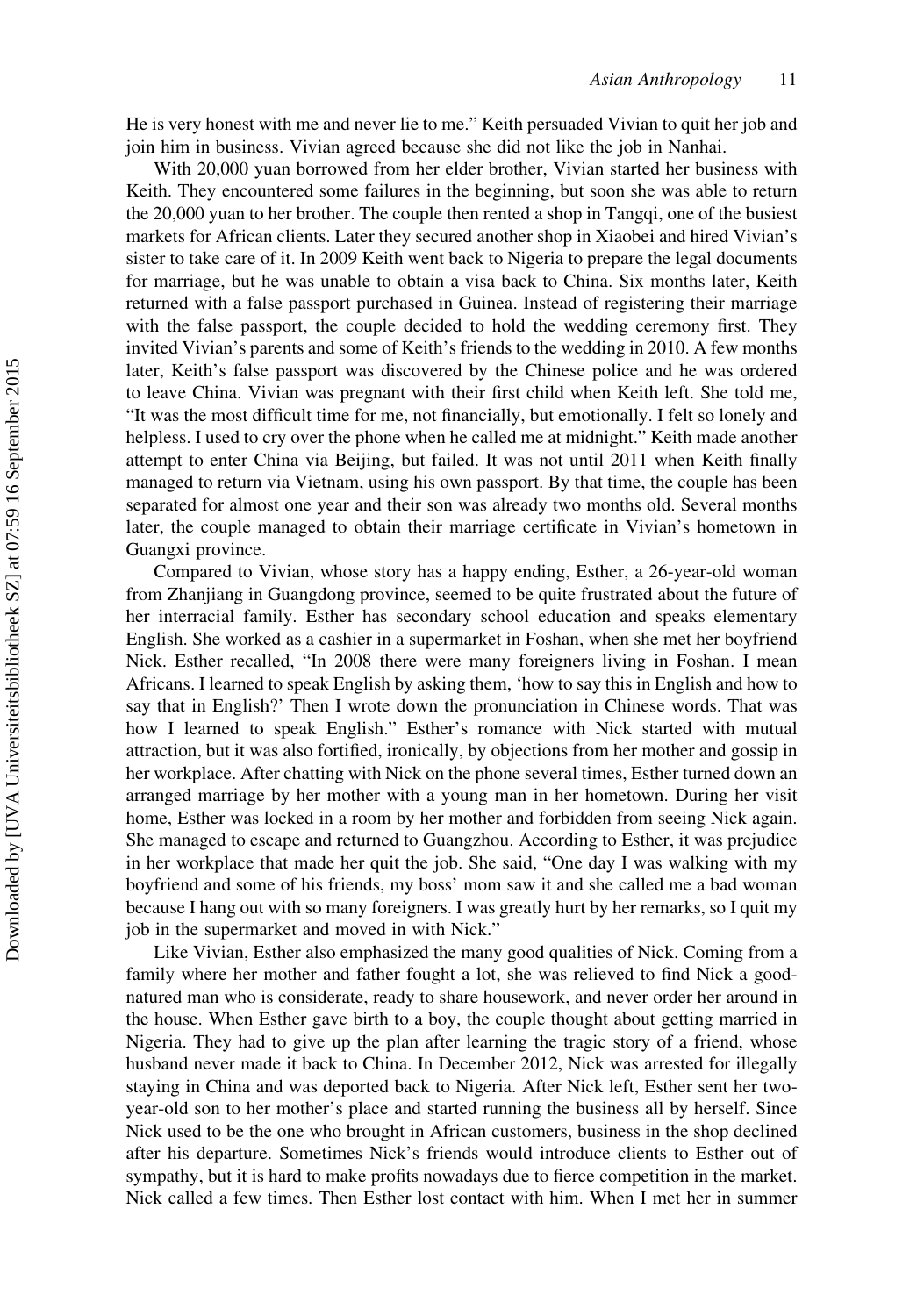2013, Esther was still attending an African Pentecostal church in Guangzhou and praying that one day her husband would come back. Since she is not officially married, her son does not have *hukou*. Esther is reluctant to register as a single parent because of the tremendous pressure of living as a single parent in China.

While Vivian and Esther operate their businesses mainly in Guangzhou, Lily represents a small number of Chinese women who followed their husbands to Nigeria. Lily is 28 years old, from Hunan province. She has a college degree in finance and can speak English very well. Before meeting her husband, John, Lily ran a private training school in Guangzhou. The two met in 2006 via internet chatting. John often asked Lily for help whenever he needed translation in business negotiations. The two dated for six months and got married in China in 2007. The couple did not encounter serious obstacles in legalizing their marriage due to the relative ease of international travel for Africans before China tightened its immigration control in 2008. Lily told me she married John not only because he is honest and hardworking, but because she saw John's potential to become a successful business man. In December 2010, Lily visited John's family in Nigeria for the first time. Then she stayed and did business in Lagos for one year. She recalled, "When I first arrived, I just wanted to come and take a look. Then I found it is easier to do business here. So in 2011 I went back to China and settled everything there. I transferred all my properties and business to Lagos. The overall infrastructure here is not as good as China, but I stayed because of the huge market potential in Lagos."

While China's strict immigration control has severely limited the transnational mobility of some Nigerian husbands, it also created business opportunities for couples who have successfully legalized their marriages in China. With John's newly acquired transnational mobility capital, the family business started to take off. Lily explained to me their business strategy, "We have two shops and one office here in Lagos. I take orders from customers here. Then I order from China via the internet. My husband is in China most of the time, sourcing goods for his clients, confirming the orders I made. I stayed here because being a foreigner is a big advantage for me. The fact that my business is here, my property is here only increased my credibility in the eyes of African customers. They know I wouldn't take their money and run away. I have good credibility in this area and many people like to place orders with me." Unlike some Chinese wives who have a hard time adjusting to local food and culture, Lily seemed to be relatively well integrated into Nigerian society. She has no problem eating African food and often speaks fast in a high pitched voice. One Nigerian client who was sitting in Lily's shop told me, "She understands the African way."

Since the stories of interracial couples are highly varied, these three case studies only present a glimpse of some of the challenges and opportunities faced by Chinese/Nigerian couples. It is worth noting that the timing of marriage makes a great difference in the couples' mobility stories. Those who got married before 2008 generally had less difficulty in registering their marriage. Vivian and Esther encountered more obstacles because they tried to get married after 2008, when stringent immigration control rendered international travel extremely difficult for undocumented Nigerians. While Vivian emphasizes her personal sufferings during the long period of separation from Keith, Esther voiced a strong criticism of China's immigration policy. She said, "Our government needs to change. If an African has a family in China, they should give him visa and allow him to enter. If they commit some crime, it is okay for the government to deport them, but you can't blame all Africans simply for the bad behaviors of some." For women who have relatively fewer business experiences and enterprising spirit, such as Eric's wife and Esther, life can be rather difficult after the departure of the Nigerian husband. Depending on their personality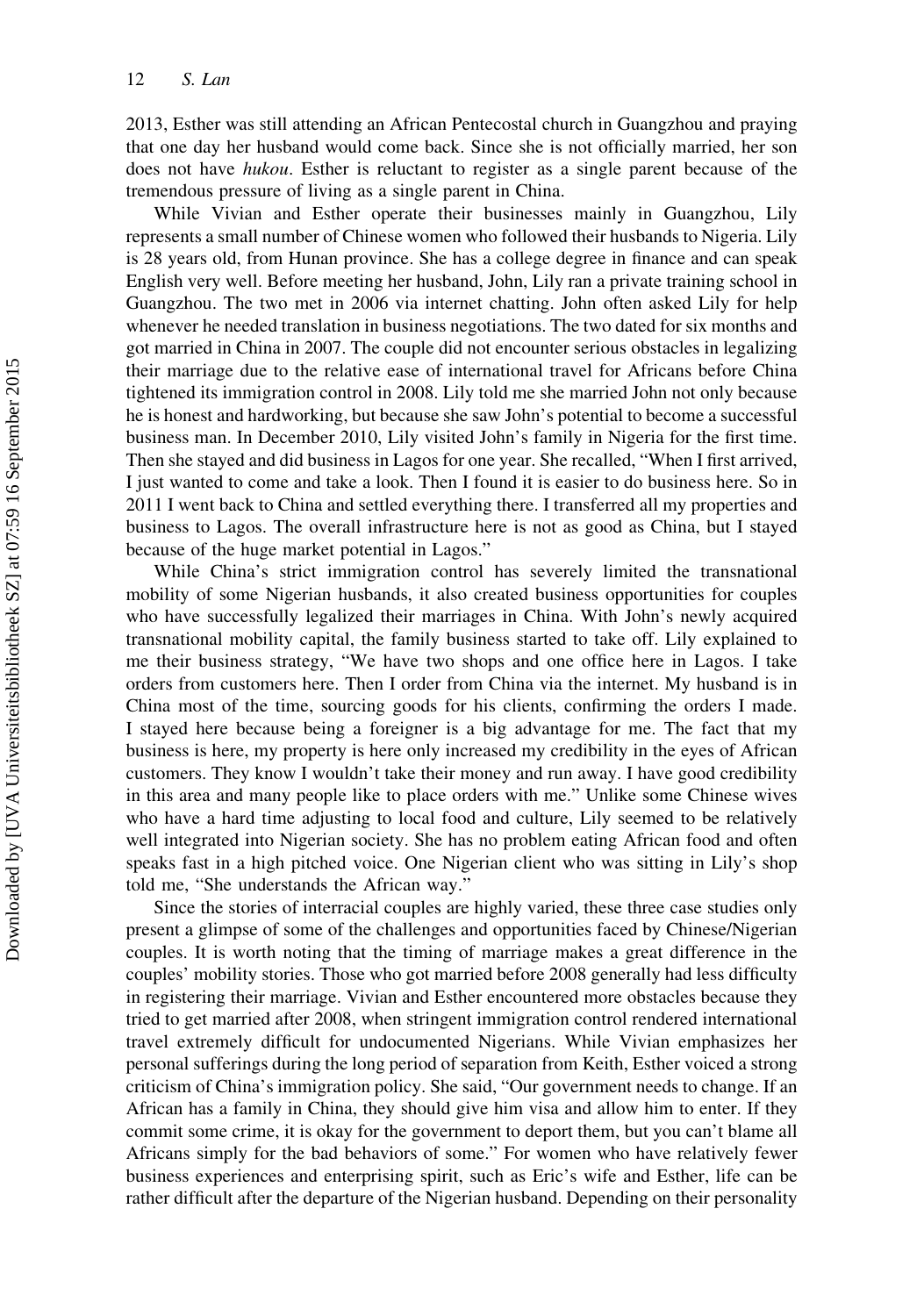and business skill, Chinese wives in Lagos have displayed different levels of integration to local society. Several Chinese women I met still play an active role in the family business, but I also heard stories of women who experienced hardship and financial constraints. They tend to isolate themselves and avoid contact with more successful interracial couples.

#### Transnational mobility dreams and realities

In her research on Chinese exports to Africa, Haugen ([2011\)](#page-16-0) argues that a large proportion of Sino-African trade is undertaken by Chinese and African individual traders and family enterprises in the export of manufactured goods from China to Africa. Bodomo ([2010\)](#page-15-0) notes African traders' contribution to the Chinese economy by creating business and job opportunities for migrant workers from less developed areas in China. He proposes to view the African trading community in Guangzhou as an emerging bridge for strengthening Africa-China relations. I want to add that Chinese/Nigerian interracial couples in Guangzhou and Lagos are also functioning as active agents in maintaining vibrant transnational business and family networks between China and Africa. However, the positive contributions of small-scale businesses and individual African traders to Sino-African trade relations seem to be not sufficiently recognized by the Chinese state. In Guangzhou the local government's anti-illegal immigration campaign has posed considerable restrictions to the motility options of both documented and undocumented African migrants. For example, Castillo ([2015\)](#page-15-0) identifies precarity as a common theme in most narratives of African experiences in Guangzhou. This article complements Castillo's research by examining how precarity and uncertainty structures the daily lives of Chinese/ Nigerian couples. It underscores the tension between individual mobility dreams and institutional constraints that hinder the conversion of motility capital into economic and social capital. While most couples in this research desire a transnational lifestyle that is commensurate with their trans-border business activities, only a small number of them can accomplish that dream.

The African diaspora in China also adds a racial dimension to issues of immigration control. As noted by Brady, "The rising foreign presence [in China] since the late 1970s has been a result of a deliberate state policy to utilize foreign technology and foreign investment to modernize China and to help the country establish a prominent position on the world stage" (Brady [2000](#page-15-0), 946). This state-initiated transnational flow of capital and knowledge helped establish the privileged status of "foreign experts," who are generally associated with white Euro-Americans and are often considered as contributors to Chinese economy. In contrast, the recent trade migration from Africa to China represents what scholars call "low-end globalization" or "globalization from below," which mainly thrives where state regulation is weak (Mathews and Yang [2012\)](#page-16-0). China's recent tightening of immigration control points to its effort to distinguish between different types of foreigners, yet it also runs the risk of reinforcing negative stereotypes against African migrants at the personal level. In Guangzhou while the local state's immigration control claims to target all foreigners, in practice the police tend to single out African migrants for visa and passport check. Most of the immigration raids in Guangzhou also occur in areas where African migrants are concentrated. The racialization of blackness in Guangzhou poses embarrassment to the Chinese state's official rhetoric of Sino-African friendship. Developed mainly out of the historical narrative of Sino-African solidarity in the Mao era, the current official state rhetoric of Sino-African friendship fails to address the new challenges faced by China's expansion in Africa and the recent African migration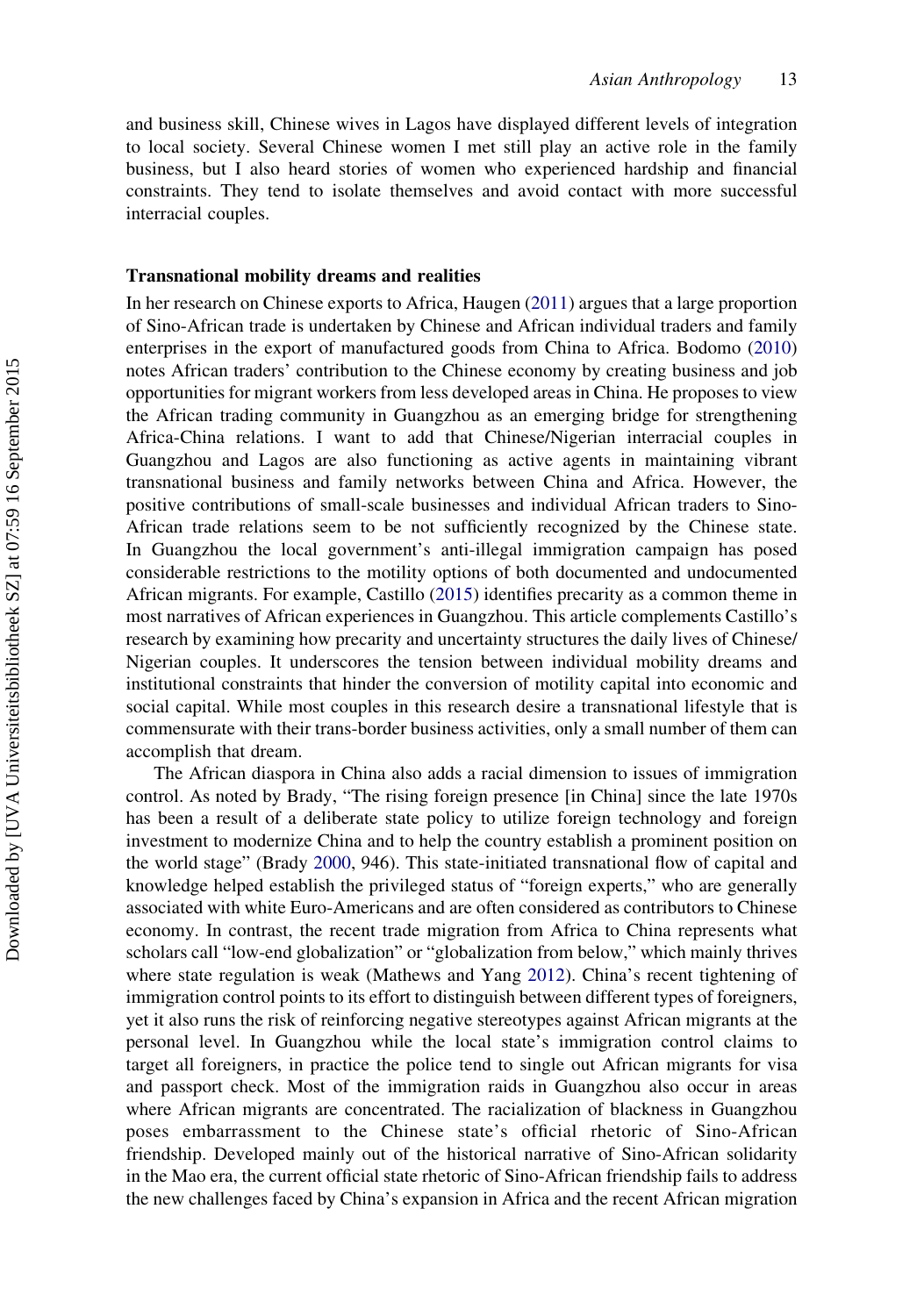to China. With the global circulation of western racial ideology, and the persistence of traditional Chinese esthetic preference for light skin, everyday racism against Africans will probably continue to grow.

Looking ahead, the transnational mobility dreams and practices of most Chinese/ Nigerian couples are likely to be passed on to the next generation. Besides everyday racism, interracial couples also face institutional barriers to raising children in China. First of all, couples are subjected to the one-child policy if they want to register the baby as a Chinese citizen. Couples who wish to have a second child have to pay exorbitant fines to the government for violating the birth control policy. The second hurdle is the hukou system. Children born out of common law marriages remain technically undocumented and are not entitled to benefits reserved for Chinese citizens. Esther, whose son is undocumented, revealed to me that there are many Chinese/African children in Guangzhou who have no *hukou*. For couples who are legally married in China, the *hukou* system still poses a problem. Since children's hukou can only be inherited from the mother, children of migrant mothers cannot become residents in Guangzhou. This usually means more expensive tuition when attending local schools and extra expenses on medical insurance. These structural constraints, coupled with some Nigerians' lack of faith in China's education system, prompt some couples to make transnational plans for their children. When Vivian was pregnant with a second child, her husband Keith tried to arrange for her to give birth in Canada. When that plan failed, Keith shifted his focus to the first child. When I met the couple in Guangzhou in summer 2013, Keith told me that his fist son would be educated in Australia.

It is hard to tell when Keith can realize his dream of sending his child to Australia, but the fact that he is actively envisioning such transnational projects speaks volumes of Chinese/ Nigerian couples' ambivalent relationship with the Chinese nation-state. Various scholars have noted that migration is a multi-linear process that moves beyond binary oppositions such as home and destination, movement and settlement. Instead, it involves overlapping trade and social networks in multiple locations and the negotiation of identities and power relations on multiple scales (Glick Schiller and Salazar [2013](#page-16-0); Kalir [2013;](#page-16-0) Pieke [2004](#page-17-0)). The stories of Chinese/Nigerian couples challenge the division between internal and international migration in researching China's immigration policies. They also call for new analytical perspectives that move beyond the limits of the nation-state in examining grassroots transnational imaginaries, trade networks, and family strategies that are both constrained and empowered by changing political economic relations and migration regimes between China and Africa. For many Nigerian migrants, "illegal" residence in Guangzhou is just one special phase of their life for the purpose of capital accumulation. It enables them to maintain a transnational advantage overtraders in Africa. For manyChinese wives,the future oftheirinterracial family and business is closely tied to the future of China/Africa trade relations. It will take time to see the impact of mixed-heritage children on the transformation of Chinese society, but it is an issue that cannot be ignored by the Chinese state.

#### Acknowledgements

Research assistance from Kelechi Nwadike, Ekeji Christopher, Edum Chinedu Thomas, Aisha Kamulegeya, and Melissa Musonda is highly appreciated. Allen Xiao provided critical help for my research trip to Lagos. Rui Zhao helped me find literature on interracial marriages. An early draft of the paper was presented at the conference, "Mobility and Communities: Socio-Spatial Transformation in Chinese Cities," held in Hong Kong Baptist University, November 29 –30, 2013. I thank the conference participants for their critical feedback. Comments from two anonymous reviewers also greatly improved this paper.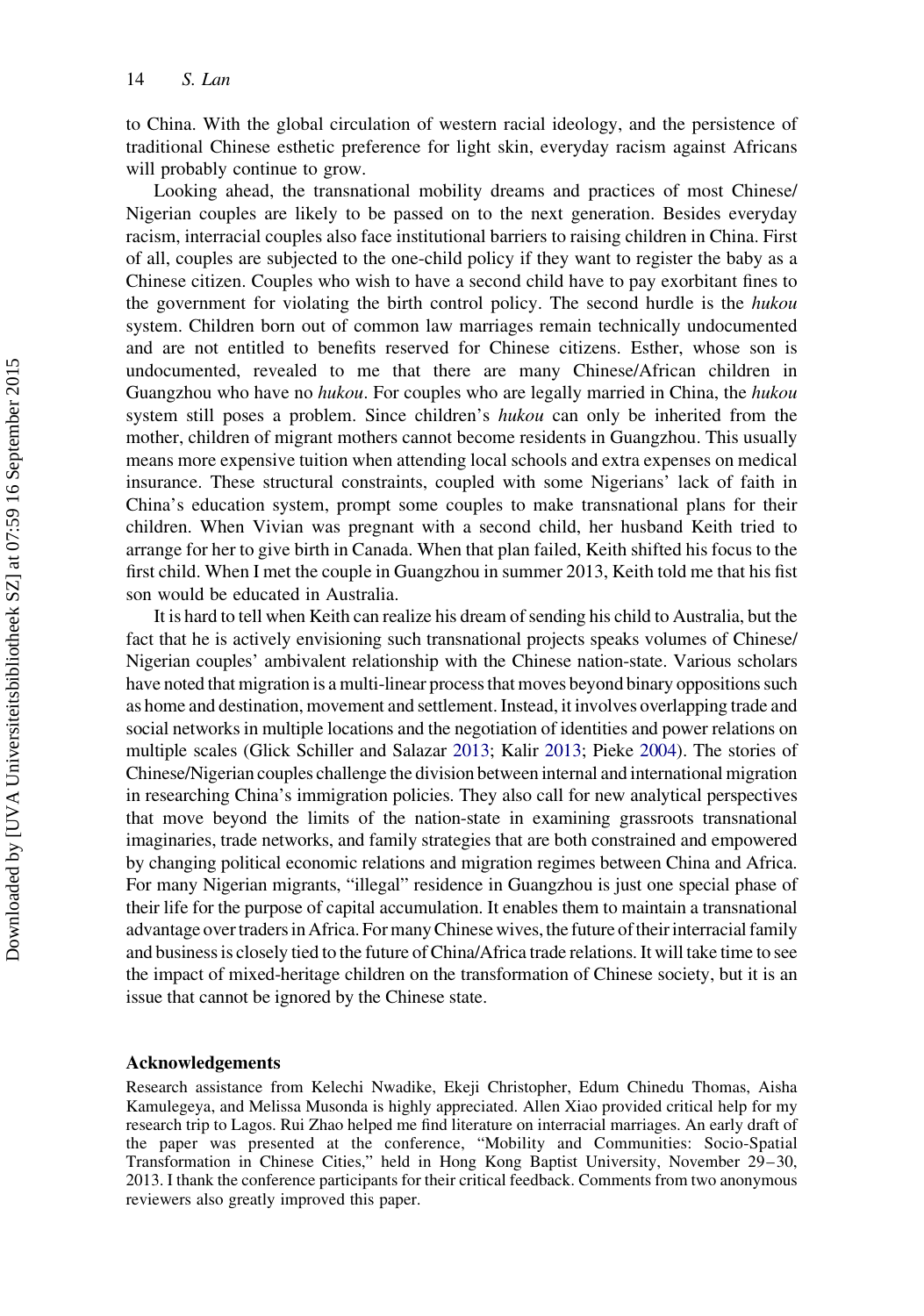#### <span id="page-15-0"></span>Funding

This project is funded by the Hong Kong Research Grant Council [HKBU 245512].

## Notes

- hukou means household registration in English. It is one of the major means for the Chinese state to control the movement of people between urban and rural areas.
- 2. These Nigerian men are not related to the fifteen Chinese females in any particular ways. I took care not to interview both the husband and wife in order to avoid getting involved in their domestic disputes.
- 3. To protect their privacy, all personal names in this paper are pseudonyms.
- 4. In August 2008, the Guangzhou government, in its attempt to control undocumented foreign migrants in the region, announced that foreigners would be included in the "floating population" category and were subjected to the rules and regulations for its management (Ju 2008).
- 5. [http://blog.foolsmountain.com/2009/10/21/lou-jing-racism-gone-wild/,](http://blog.foolsmountain.com/2009/10/21/lou-jing-racism-gone-wild/) last accessed August 12, 2014.

#### References

- Alden, Chris, ed. 2008. China Returns to Africa: A Superpower and A Continent Embrace, et al. London: HURST publishers Ltd.
- Andreas, Peter, and Timothy Snyder, eds. 2000. The Wall Around the West: State Borders and Immigration Controls in North America and Europe. Totowa: Rowman and Littlefield.
- Biao, X. 2003. "Emigration from China: A Sending Country's Perspective." International Migration 41 (3): 21 – 48.
- Bodomo, A. B. 2010. "The African Trading Community in Guangzhou: An Emerging Bridge for Africa-China Relations." The China Quarterly 203: 693-707. doi[:10.1017/](http://dx.doi.org/10.1017/S0305741010000664) [S0305741010000664.](http://dx.doi.org/10.1017/S0305741010000664)
- Bodomo, A. B. 2012. Africans in China: A Sociocultural Study and Its Implications on Africa-China Relations. Amherst: Cambria Press.
- Brady, A.. 2000. "'Treat Insiders and Outsiders Differently': The Use and Control of Foreigners in the PRC." The China Quarterly 164: 943– 964. doi[:10.1017/S030574100001924X.](http://dx.doi.org/10.1017/S030574100001924X)
- Castillo, Roberto. 2015. "Homing Guangzhou": Emplacement, Belonging and Precarity Among Africans in China." International Journal of Cultural Studies 1-20. doi[:10.1177/](http://dx.doi.org/10.1177/1367877915573767) [1367877915573767.](http://dx.doi.org/10.1177/1367877915573767)
- Cheng, Y.. 2011. "From Campus Racism to Cyber Racism: Discourse of Race and Chinese Nationalism." The China Quarterly 207: 561-579. doi:[10.1017/S0305741011000658.](http://dx.doi.org/10.1017/S0305741011000658)
- Clark, Constance. 2001. "Foreign Marriage, 'Tradition', and the Politics of Border Crossing." In China Urban, edited by Nancy Chen, Constance Clark, Suzanne Gottschang, and Lyn Jeffreys, 104 –122. Durham: Duke University Press.
- Constable, Nicole. 2003. Romance on a Global Stage: Pen Pals, Virtual Ethnography, and "Mail-Order" Marriages. Berkeley: University of California Press.
- Cornelius, W. A.. 2001. "Death at the Border: Efficacy and Unintended Consequences of us Immigration Control Policy." Population and Development Review 27 (4): 661– 685. doi:[10.](http://dx.doi.org/10.1111/j.1728-4457.2001.00661.x) [1111/j.1728-4457.2001.00661.x.](http://dx.doi.org/10.1111/j.1728-4457.2001.00661.x)
- Crane, G. T.. 1994. "Collective Identity, Symbolic Mobilization, and Student Protest in Nanjing, China, 1988– 1989." Comparative Politics 26 (4): 395–413. doi:[10.2307/422023](http://dx.doi.org/10.2307/422023).
- Cvajner, M., and G. Sciortino. 2010. "Theorizing Irregular Migration: The Control of Spatial Mobility in Differentiated Societies." European Journal of Social Theory 13 (3): 389-404. doi[:10.1177/1368431010371764.](http://dx.doi.org/10.1177/1368431010371764)
- Cvajner, Martina, and Giuseppe Sciortino. 2010a. "A Tale of Networks and Policies: Prolegomena to an Analysis of Irregular Migration Careers and Their Developmental Paths." Population, Space and Place 16 (3): 213– 225.
- Dikötter, Frank. 1994. "Racial Identities in China: Context and Meaning." The China Quarterly 138: 404– 412.
- Dobler, G.. 2009. "Chinese Shops and the Formation of a Chinese Expatriate Community in Namibia." The China Quarterly 199: 707– 727. doi:[10.1017/S0305741009990178](http://dx.doi.org/10.1017/S0305741009990178).

 $\sigma$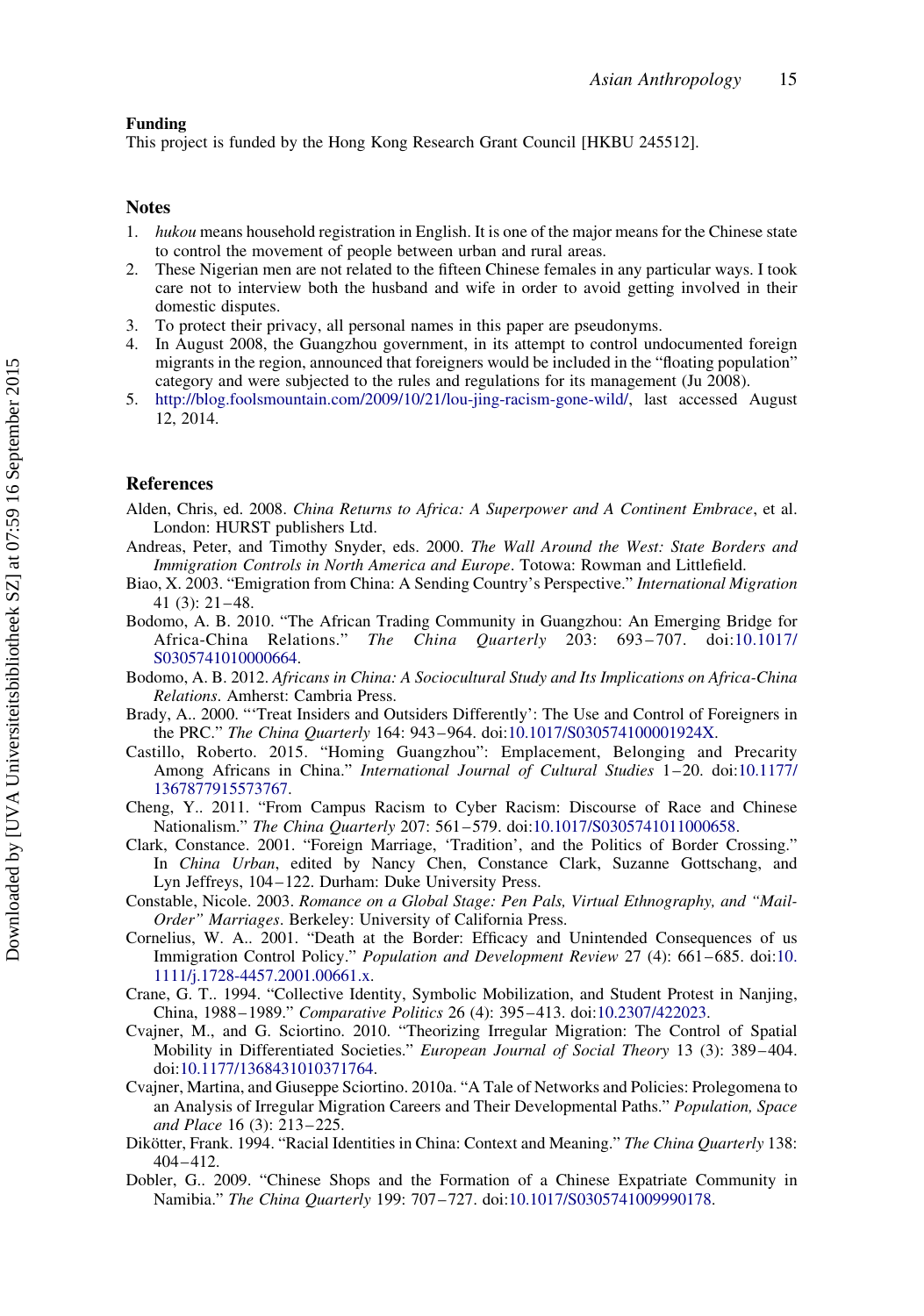- <span id="page-16-0"></span>Faist, T.. 2013. "The Mobility Turn: A New Paradigm for the Social Sciences?" Ethnic and Racial Studies 36 (11): 1637 –1646. doi:[10.1080/01419870.2013.812229](http://dx.doi.org/10.1080/01419870.2013.812229).
- Farrer, James. 2002. Opening Up: Youth Sex Culture and Market Reform in Shanghai. Chicago: the University of Chicago Press.
- Farrer, J.. 2008. "From 'Passports' to 'Joint Ventures': Intermarriage Between Chinese Nationals and Western Expatriates Residing in Shanghai." Asian Studies Review 32 (1): 7 – 29. doi:[10.](http://dx.doi.org/10.1080/10357820701870742) [1080/10357820701870742.](http://dx.doi.org/10.1080/10357820701870742)
- Farrer, J.. 2010. "A Foreign Adventurer's Paradise? Interracial Sexuality and Alien Sexual Capital in Reform Era Shanghai." Sexualities 13 (1): 69 – 95. doi:[10.1177/1363460709352726](http://dx.doi.org/10.1177/1363460709352726).
- Frazier, R. T., and L. Zhang. 2014. "Ethnic Identity and Racial Contestation in Cyberspace: Deconstructing the Chineseness of Lou Jing." China Information 28 (2): 237– 258. doi[:10.1177/](http://dx.doi.org/10.1177/0920203X14532224) [0920203X14532224.](http://dx.doi.org/10.1177/0920203X14532224)
- Glick Schiller, N., and N. B. Salazar. 2013. "Regimes of Mobility Across the Globe." Journal of Ethnic and Migration Studies 39 (2): 183– 200. doi:[10.1080/1369183X.2013.723253](http://dx.doi.org/10.1080/1369183X.2013.723253).
- Haugen, H. Ø.. 2011. "Chinese Exports to Africa: Competition, Complementarity and Cooperation Between Micro-Level Actors." Forum for Development Studies 38 (2): 157– 176. doi[:10.1080/](http://dx.doi.org/10.1080/08039410.2011.572286) [08039410.2011.572286](http://dx.doi.org/10.1080/08039410.2011.572286).
- Haugen, H. Ø.. 2012. "Nigerians in China: A Second State of Immobility." International Migration 50 (2): 65 – 80. doi:[10.1111/j.1468-2435.2011.00713.x](http://dx.doi.org/10.1111/j.1468-2435.2011.00713.x).
- Kalir, Barak. 2010. Latino Migrants in the Jewish State: Undocumented Lives in Israel. Indianapolis: University of Minnesota Press.
- Kalir, B.. 2013. "Moving Subjects, Stagnant Paradigms: Can the "Mobilities Paradigm" Transcend Methodological Nationalism?" Journal of Ethnic and Migration Studies 39 (2): 311 –327. doi[:10.1080/1369183X.2013.723260.](http://dx.doi.org/10.1080/1369183X.2013.723260)
- Kaufmann, V., M. M. Bergman, and D. Joye. 2004. "Motility: Mobility as Capital." International Journal of Urban and Regional Research 28 (4): 745– 756. doi[:10.1111/j.0309-1317.2004.](http://dx.doi.org/10.1111/j.0309-1317.2004.00549.x) [00549.x](http://dx.doi.org/10.1111/j.0309-1317.2004.00549.x).
- Li, Z., L. J. C. Ma, and D. Xue. 2009. "An African Enclave in China: the Making of a New Transnational Urban Space." Eurasian Geography and Economics 50 (6): 699-719. doi:[10.](http://dx.doi.org/10.2747/1539-7216.50.6.699) [2747/1539-7216.50.6.699](http://dx.doi.org/10.2747/1539-7216.50.6.699).
- Li, Shubo, and Helge Rønning. 2013. "Half-orchestrated, Half Freestyle: Soft Power and Reporting Africa in Chia." Ecquid Novi: African Journalism Studies 34 (3): 102-124.
- Li, Zhigang, Desheng Xue, Feng Du, and Ying Zhu. 2009b. "The Local Response of Transnational Social Space Under Globalization in Urban China: A Case Study of African Enclave in Guangzhou." Geographical Research 28 (4): 920-932.
- Liao, Qiong. 2014. "Little African in Guangzhou: The Days and Nights in Baohanzhi Street." Xinkuaibao, 6 August, Accessed <http://news.xkb.com.cn/guangzhou/2014/0806/342034.html>
- Lufrano, Richard. 1994. "The 1988 Nanjing Incident: Notes on Race and Politics in Contemporary China." Bulletin of Concerned Asian Scholars  $26(1-2)$ : 83-92.
- Lyons, M., A. Brown, and Z. Li. 2012. "China's 'Chocolate City': An Ethnic Enclave in a Changing Landscape." African Diaspora 5 (1): 51 –72. doi:[10.1163/187254612X649465](http://dx.doi.org/10.1163/187254612X649465).
- Lyons, M., A. Brown, and L. Zhigang. 2012. "In the Dragon's Den: African Traders in Guangzhou." Journal of Ethnic and Migration Studies 38 (5): 869– 888. doi:[10.1080/1369183X.2012.668030.](http://dx.doi.org/10.1080/1369183X.2012.668030)
- Ma, Zhongdong, Ge Lin, and Frank Zhang. 2010. "Examining Cross-Border Marriage in Hong Kong: 1998-2005." In Asian Cross-border Marriage Migration: Demographic Patterns and Social Issues, edited by Wen-Shan Yang and Melody Chia-Wen Lu, 87-101. Amsterdam: Amsterdam University Press.
- Marfaing, L., and A. Thiel. 2013. "The Impact of Chinese Business on Market Entry in Ghana and Senegal." Africa 83 (4): 646–669. doi[:10.1017/S0001972013000491](http://dx.doi.org/10.1017/S0001972013000491).
- Marsh, Jenni. 2014. "Afro-Chinese Marriages Boom in Guangzhou: But Will it be 'Til Death Do Us Part'?" South China Morning Post, June 1. [http://www.scmp.com/magazines/post-magazine/](http://www.scmp.com/magazines/post-magazine/article/1521076/afro-chinese-marriages-boom-guangzhou-will-it-be-til-death?page=all) [article/1521076/afro-chinese-marriages-boom-guangzhou-will-it-be-til-death?page=all](http://www.scmp.com/magazines/post-magazine/article/1521076/afro-chinese-marriages-boom-guangzhou-will-it-be-til-death?page=all)
- Massey, Doreen. 2005. For Space. New York: Sage.
- Mathews, Gordon, and Yang Yang. 2012. "How Africans Pursue Low-End Globalization in Hong Kong and Mainland China." Journal of Current Chinese Affairs 41 (2): 95-120.
- Newendorp, Nicole. 2008. Uneasy Reunions: Immigration, Citizenship, and Family Life in Post-1997 Hong Kong. Stanford: Stanford University Press.
- Osnos, Evan. 2009. "The Promised Land: Letter from China." The New Yorker, February 9.